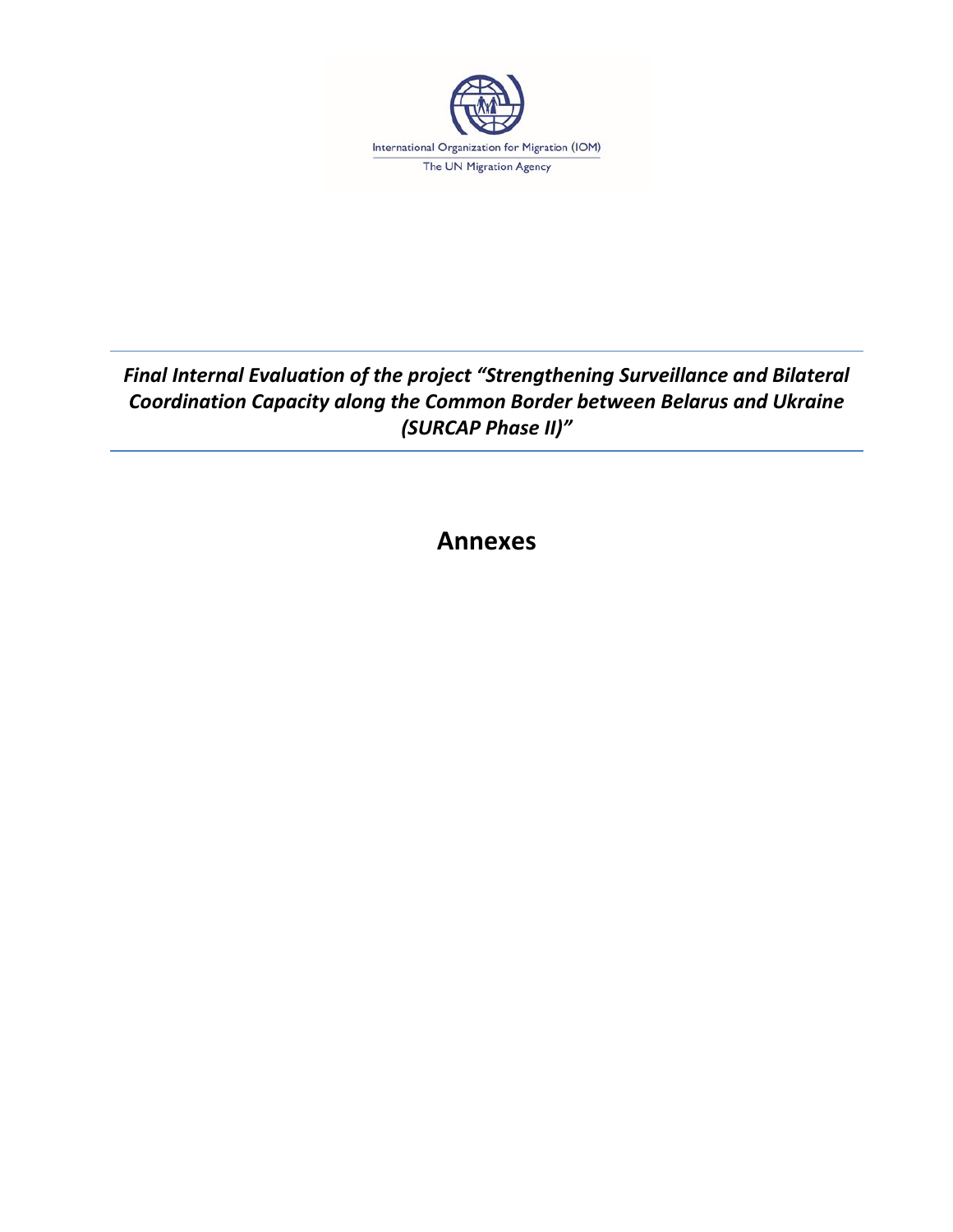

#### **Annex 8.1.**

#### **Terms of Reference**

### **END OF PROJECT EVALUATION**

**FOR**

# **EU FUNDED PROJECT "STRENGTHENING SURVEILLANCE AND BILATERAL COORDINATION CAPACITY ALONG THE COMMON BORDER BETWEEN BELARUS AND UKRAINE" - SURCAP PHASE II**

### **IMPLEMENTED BY THE INTERNATIONAL ORGANIZATION FOR MIGRATION (IOM)**

Commissioned by: IOM Country Offices in Belarus and Ukraine

Implemented by: IOM Regional Office in Austria

#### **Evaluation context**

The main purpose of SURCAP Phase II project was to assist Belarus and Ukraine to strengthen their surveillance and border control capacities along the common borderline. The second phase of the project envisaged direct equipment procurement by IOM, supplemented by a number of expert missions, networking visits to European Union (EU) Member States, regional trainings for border guard officials, as well as the establishment of a pilot Contact Point (CP) at the Belarus-Ukraine border. The project, apart from contributing to the increased effectiveness of the work of the Belarusian and Ukrainian services operating at the border in central and western areas of the countries' joint frontier, also strived to:

- Contribute to the enhancement of security levels on the Belarusian-Ukrainian border;
- Help improve international cooperation between the border services of the two beneficiary countries;
- Help beneficiary countries increase legal trade and, as a consequence, tax revenue.

#### **Evaluation purpose**

Bilateral Belarus-Ukraine projects, funded through the EU's Eastern Partnership Integrated Border Management Programme and addressing border management issues in Belarus and Ukraine, have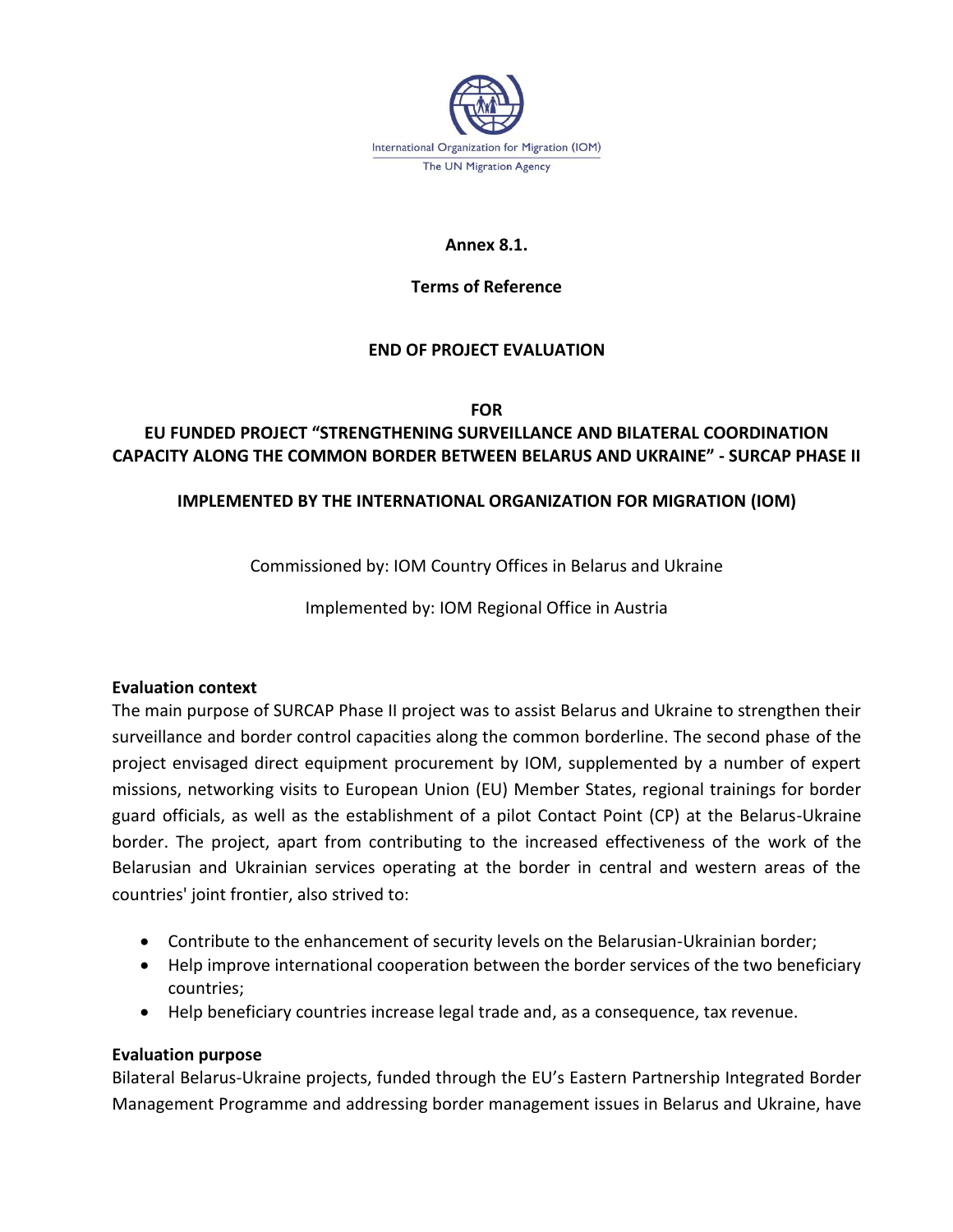been implemented by IOM since 2012.

Generally speaking, the aim of the exercise is to evaluate the project from the perspective of relevance, effectiveness, efficiency, impact and sustainability.

The overall objective of this evaluation is to assess whether the approaches and practical implementation modalities used to carry our SURCAP-II project enabled IOM to effectively implement the project activities and attain its objectives. It also serves to analyze if the project had the intended impact and if the results are sustainable upon the project's cessation. Finally, the evaluation aims to identify good practices and lessons learnt, as well as any gaps to be addressed in potential future interventions. A review is required to explore the limitations of project stakeholders and the environment they operate in, in order to inform the approaches to be taken in future projects.

Evaluation findings will be used to prepare the final SURCAP-II project report to the donor. The findings and results of the evaluation will also enable IOM Mission and the assigned project team to improve similar projects in the future. Finally, evaluation findings will be shared with the donor, so that the EU can assess value for money for a set of activities they funded.

#### **Evaluation scope**

The evaluation shall cover project activities carried out by IOM (Belarus and Ukraine Country Offices) and, to a certain extent, International Centre for Migration Policy Development (ICMPD, which acted as an implementing partner for the training component of the action). The evaluation expert shall look at the action carried out within the timeframe of the project duration (March 23, 2014 - March 22, 2017), and cover relevant geographical areas. More specifically, this includes Belarus – Ukraine border where the equipment donated in the framework of the action is used; Pinsk and Zhitomir regional Border Guard Divisions where the Contact Point operates; and Minsk and Kiev where the Border Guard Headquarters are located. The evaluation expert will also meeting with ICMPD project staff (based in Vienna) to exchange relevant information about the project implementation.

The only activity excluded from the evaluation will be information campaign for population living in the border areas.

#### **Evaluation criteria**

The following criteria shall be used for the purpose of this evaluation:

- **Relevance:** relevance of the overall strategy of the project;
- **Effectiveness:** extent to which the results achieved are in line with the expected outcomes;
- **Efficiency:** how well the resources in general (funds, expertise, time, etc.) or inputs were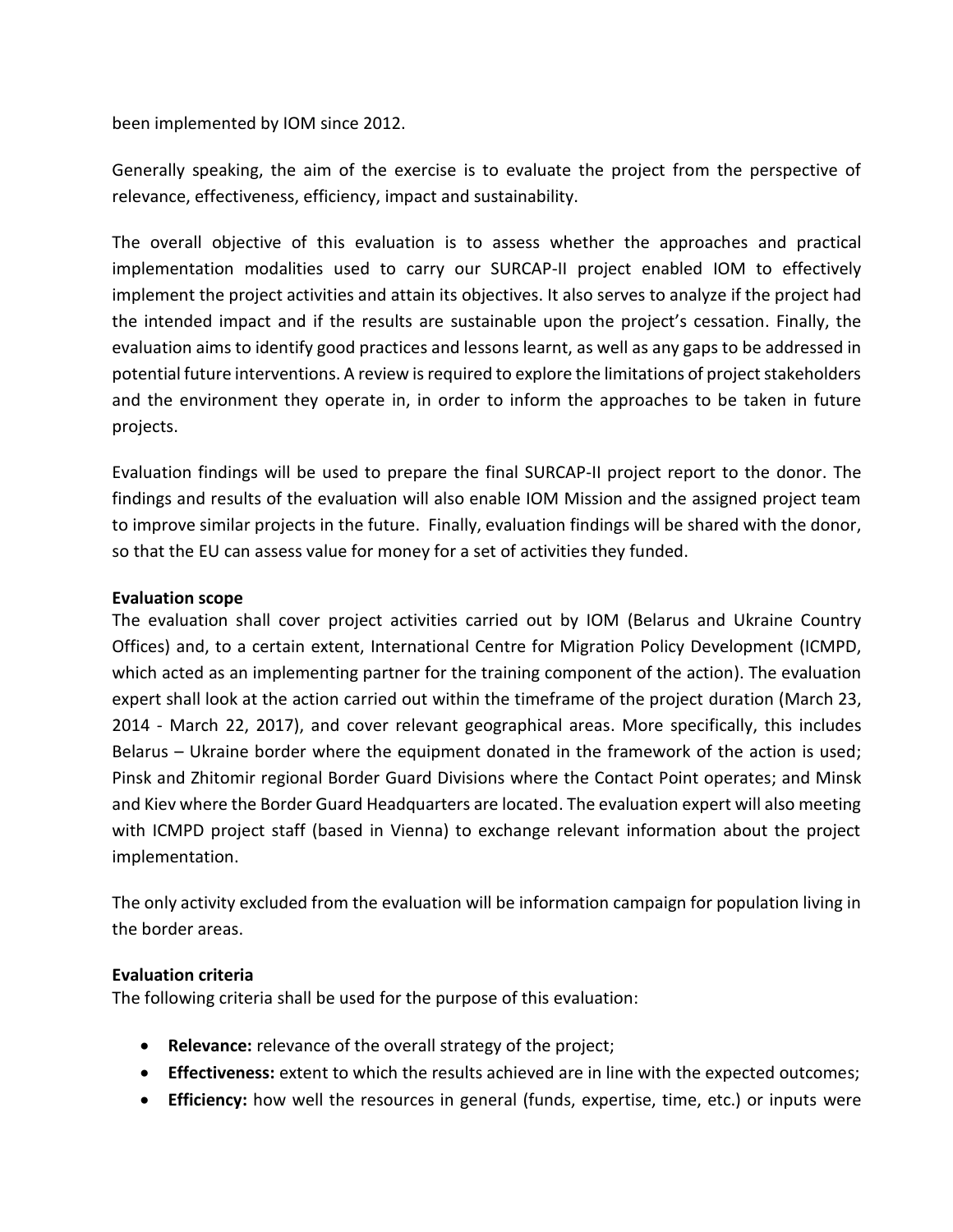

utilised to undertake activities, and are converted to results;

- **Impact:** how the activities of the project contributed to a change in a situation, intended or unintended, positive or negative, and what the project/programme was expected to bring;
- **Sustainability:** to what extent the project benefits continue after external support is no longer available.

#### **Evaluation questions**

#### **Relevance**

- 1. Are the project activities and outputs consistent with the intended outcomes and objective?
- 2. Do the project activities and outputs take into account relevant policies and guidelines?
- 3. Does the project respond to the needs of the project beneficiaries?
- 4. Is the project aligned with and supportive of national strategies?

#### **Effectiveness:**

- 1. Have the project outputs and outcomes been achieved in accordance with the stated plans?
- 2. Are the target beneficiaries being reached as expected and satisfied with the services provided?
- 3. What is the quality of the results/services/products provided?
- 4. To what extent has the project adapted or is able to adapt to changing external conditions in order to ensure project outcomes?

### **Efficiency:**

- 1. Was the project implemented in the most efficient way compared to alternative means of implementation?
- 2. How well are the resources (funds, expertise and time) being converted into results?
- 3. Are the costs proportionate to the results achieved?
- 4. To what extent are activities implemented as scheduled?
- **Impact:**
	- 1. Which positive/negative and intended/unintended effects are being produced by the project?
	- 2. Does the impact come from the project activities, from external factors or from both?

### **Sustainability:**

- 1. Will the benefits generated by the project continue once external support ceases?
- 2. Is the technology used appropriate to local conditions?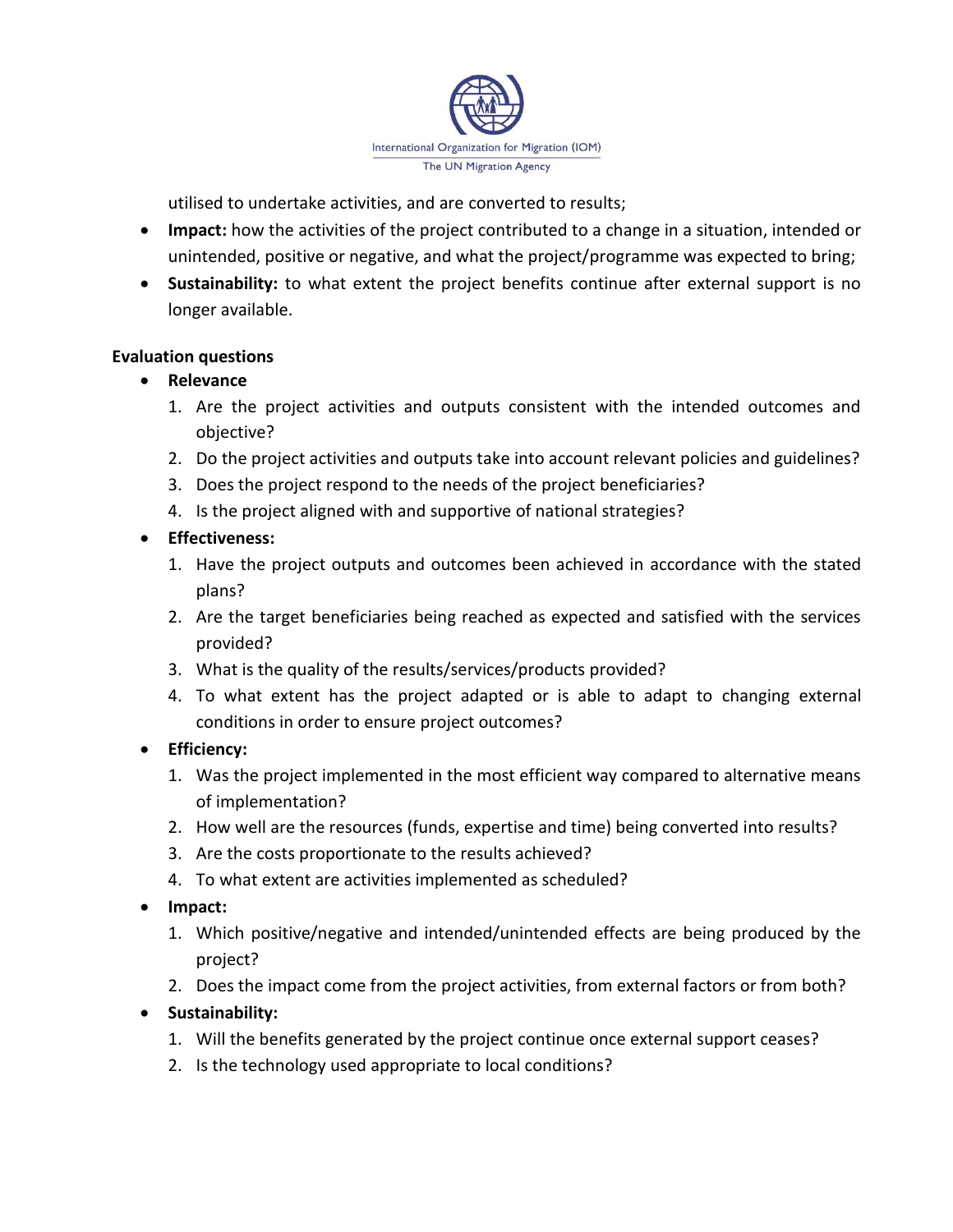- 3. To what extent have beneficiaries and been involved in the planning/implementation process and in decision-making concerning project orientation and implementation?
- 4. Are project partners adequately capacitated (technically, financially and managerially) for continuing to deliver the project's benefits/services?

### **Evaluation methodology**

- Desk review: project documents, including reports to the donor, meeting minutes, trainings reports, assessments reports, legal framework relevant to bilateral cooperation between Ukraine and Belarus border guards etc.
- Field visits to Belarus and Ukraine: interviews with the beneficiaries (State Border Guard Service of Ukraine) and the State Border Committee of the Republic of Belarus) at the central, regional and local level; interviews with IOM project staff in Ukraine and Belarus;
- Follow up interview: with the project implementing partner (ICMPD)

There is no need for additional surveys to collect data and to measure the achievements and impact.

The evaluation will follow the IOM Data Protection Principles, United Nations Evaluation Group norms and standards for evaluations, and relevant ethical guidelines.

### **Evaluation deliverables**

Expert shall present initial evaluation findings to the project management team at IOM Minsk during the last day of the field mission. Draft report is to be provided by the evaluation expert by July 31, 2017. Based on feedback received, the final report shall be provided by September 15, 2017.

### **Evaluation workplan**

IOM offices in Minsk and Kiev will assist with logistical arrangements for meetings and site visits.

Local project beneficiaries will assist in arranging meetings / site visits during the expert's field mission to ensure they take place at relevant project locations and that the staff assigned is able to address all experts' enquiries.

Suggested evaluation itinerary (see Annex 1 attached to the ToR):

- June 19-30, 2017: Desk research and review (Vienna-based)
- July 3-7, 2017: Field visits to Ukraine and Belarus (preliminary detailed itinerary attached)
- By July 31, 2017: Drafting and submission of the first draft of the evaluation report (Viennabased)
- By September 15, 2017: Drafting and submission of the final report (Vienna-based)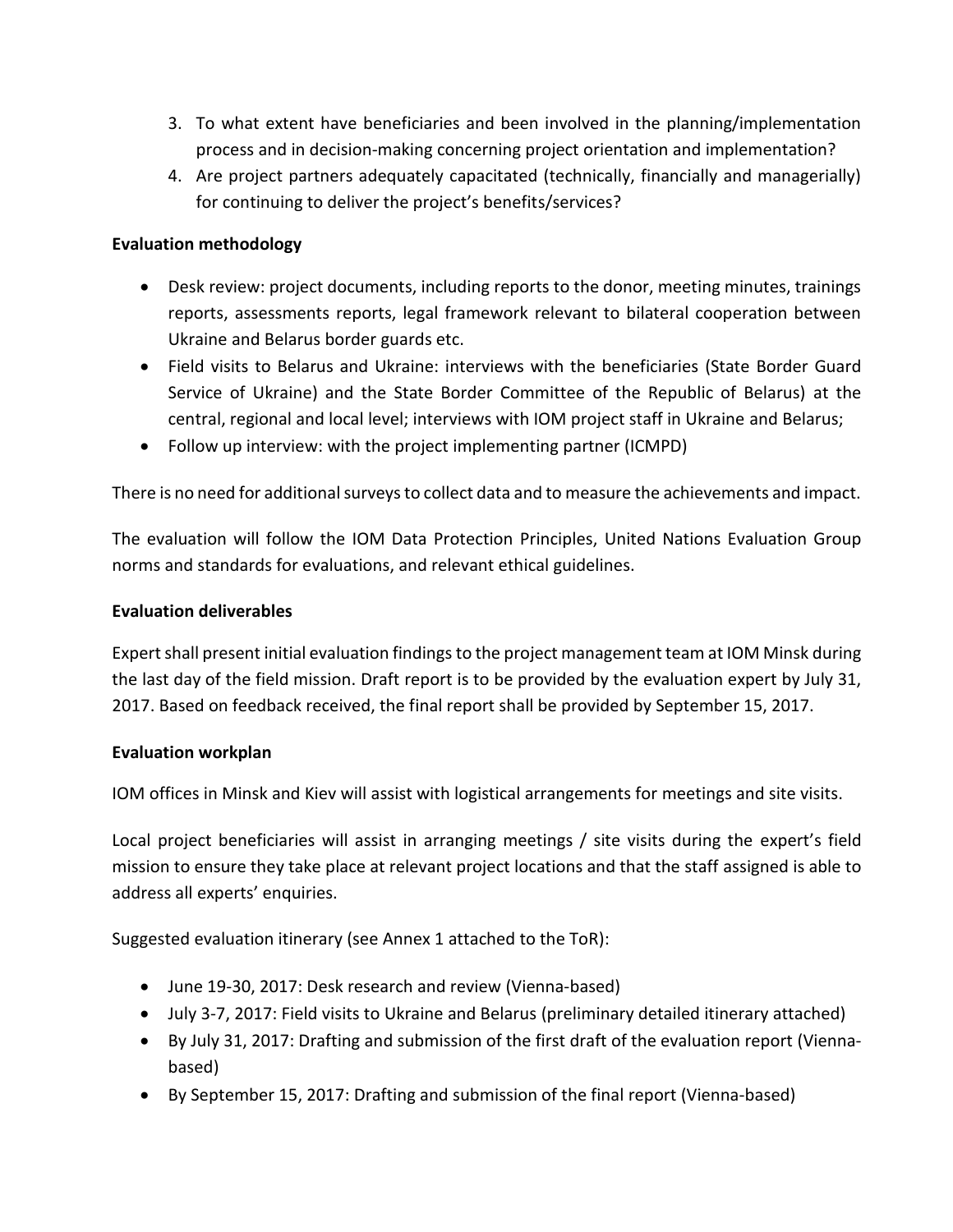

### **Evaluation budget**

The evaluation cost will be covered from the project budget. Maximum available budget for Evaluation is € 4,000 that should include evaluator's as well as participating staff travel costs, per diem, local transportation and any associated costs as required.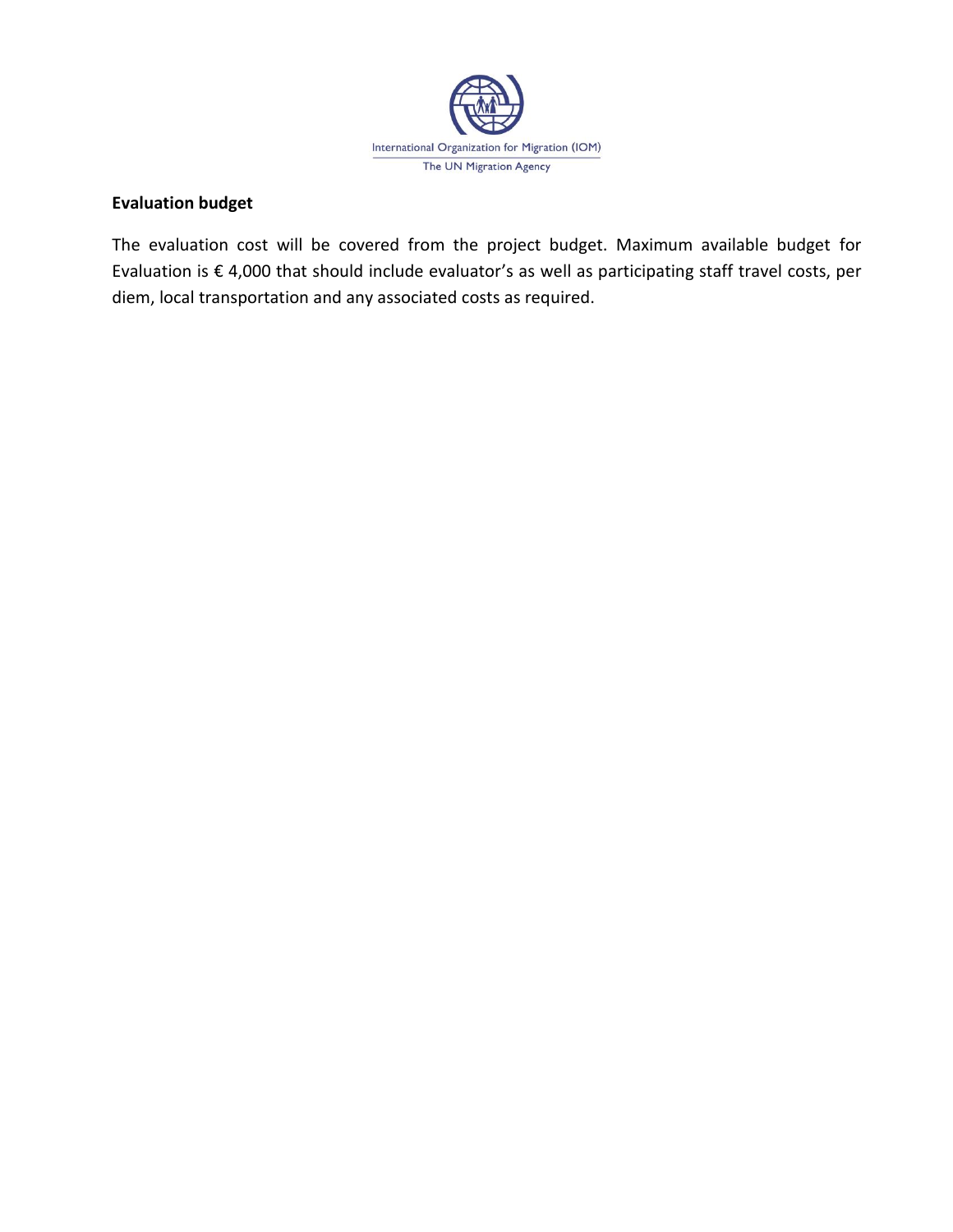|                                                                                                      |                                                                                                                                                                                                                     |                                                                                     | <b>Interview</b>                                                          |                   |                  |              |       |
|------------------------------------------------------------------------------------------------------|---------------------------------------------------------------------------------------------------------------------------------------------------------------------------------------------------------------------|-------------------------------------------------------------------------------------|---------------------------------------------------------------------------|-------------------|------------------|--------------|-------|
| <b>Evaluation questions</b>                                                                          | Sub-questions                                                                                                                                                                                                       | <b>Indicators / Data</b>                                                            | <b>Document review</b>                                                    | National<br>gov't | Project<br>staff | <b>ICMPD</b> | Other |
|                                                                                                      |                                                                                                                                                                                                                     | <b>RELEVANCE</b>                                                                    |                                                                           |                   |                  |              |       |
| 1. Are the project activities and<br>outputs consistent with the intended<br>outcomes and objective? | Have the activities lead to the<br>intended outcomes and objective -<br>contribute to the overall<br>enhancement of security levels at the<br>Belarusian-Ukrainian border?                                          | Logic of the project                                                                | Project document,<br>reports                                              | X                 | X                | X            |       |
| 2. Do the project activities and<br>outputs take into account relevant<br>policies and guidelines?   | Which relevant policies and strategies<br>were consulted prior to designing the<br>project?                                                                                                                         | Supporting national<br>strategic frameworks and<br>bilateral agreements in<br>place | Project document,<br>reports                                              |                   | X                |              |       |
|                                                                                                      | Is the project aligned with these<br>policies and guidelines and does the<br>project contribute to their fulfilment?                                                                                                | Ibid                                                                                | Project document,<br>reports                                              | $\mathsf{X}$      | X                |              |       |
|                                                                                                      | Have there been any adjustments to<br>the project in light of a new<br>policy/guideline? Is the project design<br>flexible enough to take into account<br>new developments at policy level,<br>including in the EU? | Adaptability of the project<br>design to changing<br>conditions                     | <b>Steering Committee</b><br>Minutes, project<br>documents and<br>reports | $\mathsf{X}$      | X                |              |       |
| 3. Does the project respond to the<br>needs of the project beneficiaries?                            | Were the beneficiaries consulted on<br>their needs prior to the project<br>commencement, involved in the<br>design, and how?                                                                                        | Involvement of<br>stakeholders                                                      | Project documents,<br><b>Steering Committee</b><br>meeting minutes        | X                 | X                | X            |       |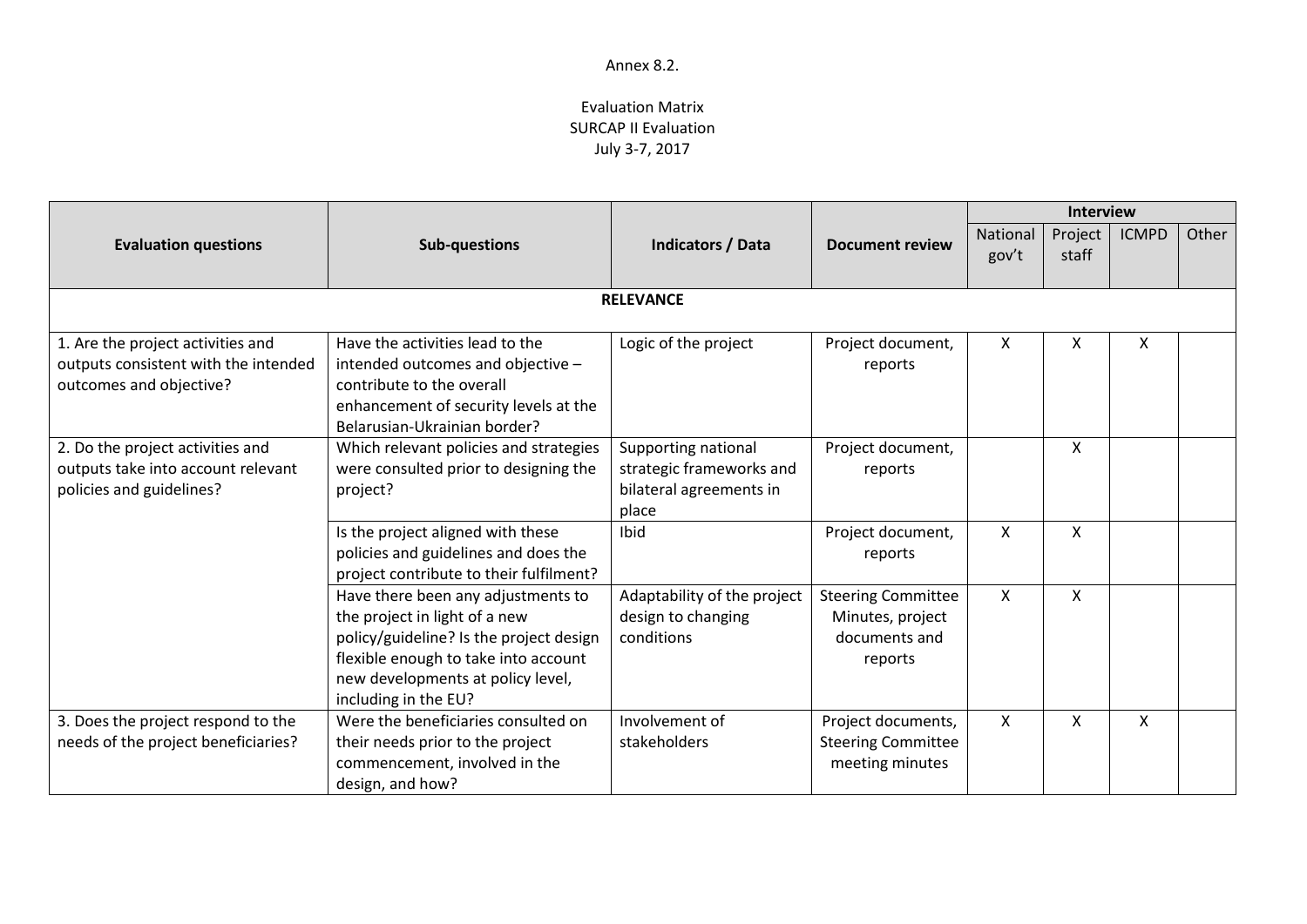|                                                                                                           | Have there been changes in<br>beneficiaries' needs and were they<br>addressed by the project? If not, why<br>not?                                                                                                                    | Adaptability of the project<br>to changing needs                                          |                                                              | X            | x | Χ |  |
|-----------------------------------------------------------------------------------------------------------|--------------------------------------------------------------------------------------------------------------------------------------------------------------------------------------------------------------------------------------|-------------------------------------------------------------------------------------------|--------------------------------------------------------------|--------------|---|---|--|
|                                                                                                           | Are there any gaps still pending after<br>the project? What would be the<br>logical continuation of the activities,<br>e.g. networking with EU Member<br>States, regional trainings, equipment?<br>Any legal / policy level support? | Any pending needs and<br>gaps                                                             |                                                              | X            | X | X |  |
| 4. Is the project aligned with and<br>supportive of national strategies?                                  | See question 2 above                                                                                                                                                                                                                 | See question 2 above                                                                      |                                                              |              |   |   |  |
|                                                                                                           |                                                                                                                                                                                                                                      | <b>EFFECTIVENESS</b>                                                                      |                                                              |              |   |   |  |
| 5. Have the project outputs and<br>outcomes been achieved in<br>accordance with the stated plans?         | Have there been variations between<br>the project document (including<br>results matrix and workplan) and<br>actual implementation? If yes, why?<br>Was the project objective still<br>achieved?                                     | Variations between<br>project plan and actual<br>implementation and the<br>reasons for it | Project reports                                              | X            | x |   |  |
|                                                                                                           | Were all concerned stakeholders<br>consulted on and agreed to the<br>change of implementation plans?                                                                                                                                 | Involvement of national<br>stakeholders in change in<br>project design                    | Project reports and<br><b>Steering Committee</b><br>meetings | X            | X |   |  |
| 6. Are the target beneficiaries being<br>reached as expected and satisfied<br>with the services provided? | Do the beneficiaries feel that the<br>project is responding directly to their<br>needs, in the quality and quantity                                                                                                                  | Satisfaction with the<br>quality and quantity of<br>deliverables                          | Project reports and<br><b>Steering Committee</b><br>meetings | $\mathsf{x}$ | X | X |  |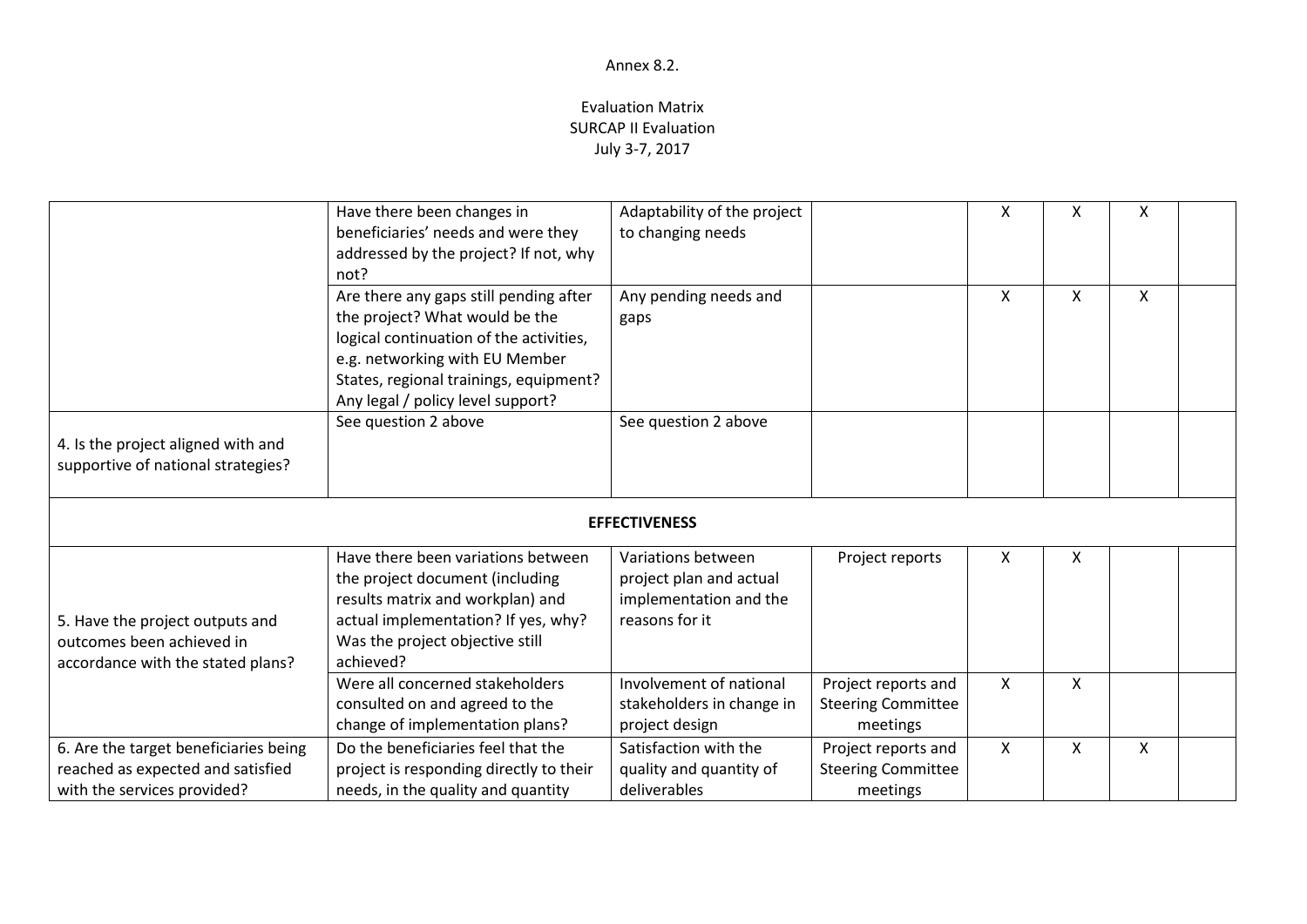|                                                                      | desired and expected? Regarding<br>quality of expertise - e.g. technical<br>equipment assessment and the<br><b>Contact Point assessment?</b>                                                                |                                                                                        |                                                                     |                           |   |   |  |
|----------------------------------------------------------------------|-------------------------------------------------------------------------------------------------------------------------------------------------------------------------------------------------------------|----------------------------------------------------------------------------------------|---------------------------------------------------------------------|---------------------------|---|---|--|
|                                                                      | Have the project activities $-$ e.g.<br>regional trainings and networking<br>visits - led to practical<br>implementation of other project<br>activities or governmental initiatives?                        | Follow up, if any, to<br>project activities                                            |                                                                     | X                         | X | X |  |
|                                                                      | Is there anything in the activities -<br>networking visits, trainings,<br>equipment - that they would have<br>liked to change (different kind of<br>expertise, different kind of equipment<br>etc) and why? | Irrelevance or<br>inappropriateness, if any,<br>of any of the activities /<br>products |                                                                     | $\boldsymbol{\mathsf{X}}$ | X |   |  |
|                                                                      | Do the beneficiaries feel that other<br>entities should have been involved in<br>the project implementation<br>(Belarus/Ukraine, EU institutions)?                                                          | Any stakeholders missing<br>from project<br>implementation                             |                                                                     | X                         | X | X |  |
|                                                                      | Are the beneficiaries directly and<br>actively involved in the<br>implementation of the activities? If<br>yes, how? What is their contribution?                                                             | Active contribution of the<br>beneficiaries                                            | Project reports and<br><b>Steering Committee</b><br>meeting minutes | X                         | X | X |  |
| 7. What is the quality of the<br>results/services/products provided? | Was the communication and<br>cooperation between all stakeholders<br>involved (government, IOs) effective?<br>Any suggestions in this regard?                                                               | Cooperation during<br>implementation                                                   |                                                                     | X                         | X | X |  |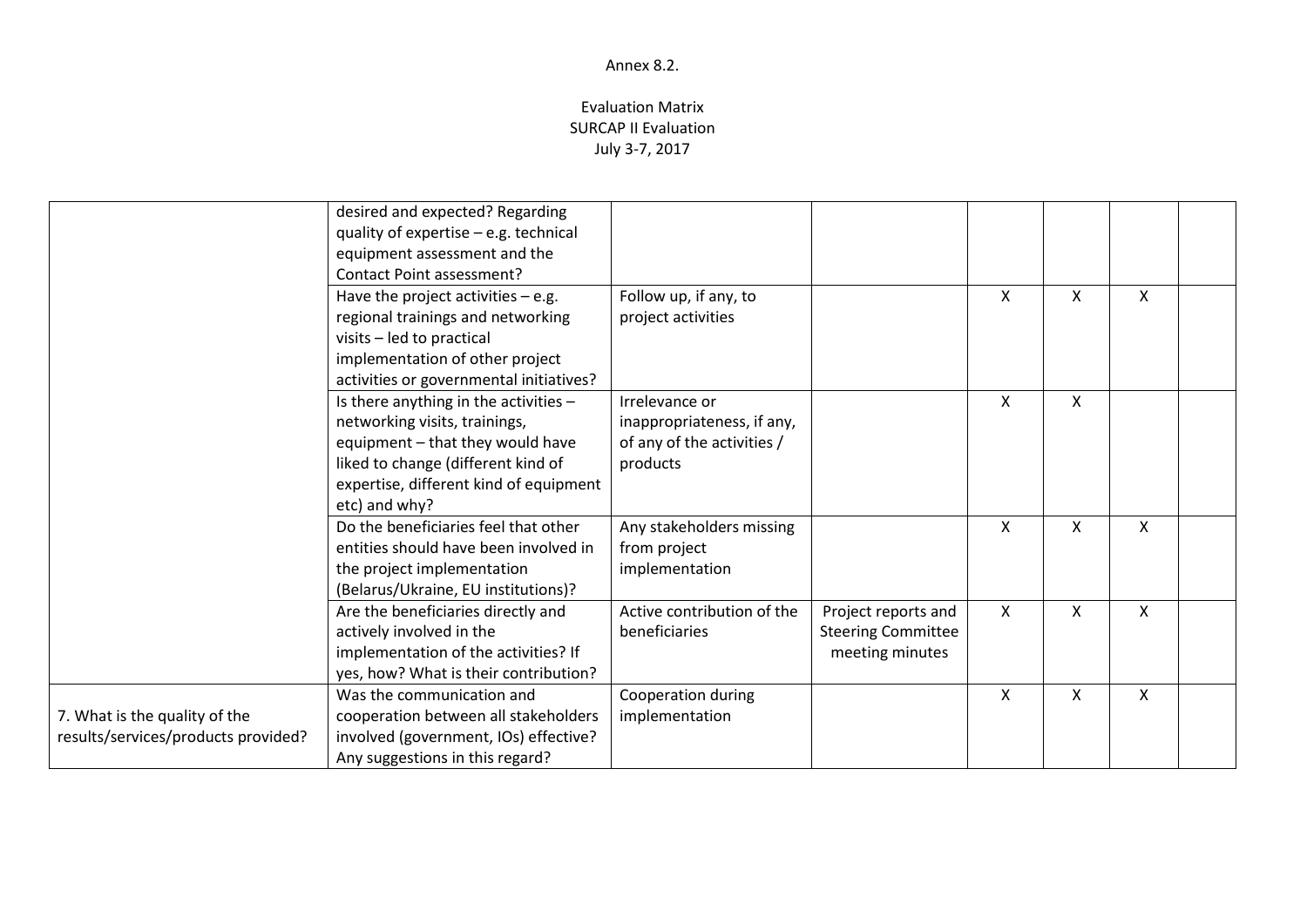|                                                                                                                                             | Are there any aspects that the<br>beneficiaries would like to change in<br>the future - different expertise,<br>different subject matter to be<br>addressed by technical assistance?            | Possible changes in<br>thematic orientation of<br>the project in the future       | X                         | x | X |  |
|---------------------------------------------------------------------------------------------------------------------------------------------|-------------------------------------------------------------------------------------------------------------------------------------------------------------------------------------------------|-----------------------------------------------------------------------------------|---------------------------|---|---|--|
|                                                                                                                                             | A number of the products (e.g.<br>trainings, assessments and study<br>visits) resulted in recommendations.<br>How were these followed up and/or<br>incorporated into the project<br>activities? | Use of recommendations                                                            | X                         | X | X |  |
|                                                                                                                                             | Are cross-cutting issues, such as<br>fundamental rights and gender,<br>sufficiently mainstreamed throughout<br>project activities?                                                              | Cross-cutting issues<br>incorporated into project<br>design and<br>implementation | $\boldsymbol{\mathsf{X}}$ | X | Χ |  |
|                                                                                                                                             | Are the products being used in<br>practice, have they led to practical<br>implementation of other project<br>activities and governmental<br>initiatives?                                        | Use of products /<br>deliverables                                                 | $\mathsf{x}$              | X | X |  |
| 8. To what extent has the project<br>adapted or is able to adapt to<br>changing external conditions in order<br>to ensure project outcomes? | Were there any significant external<br>factors that have led to change in<br>implementation plans and/or capacity<br>of the beneficiary to participate in the<br>project activities?            | <b>External factors affecting</b><br>project implementation                       | $\boldsymbol{\mathsf{X}}$ | X | X |  |
|                                                                                                                                             | Was the project design flexible<br>enough to adapt to changing<br>conditions? What was the process?                                                                                             | Adaptation, if any, of the<br>project design                                      | X                         | X | X |  |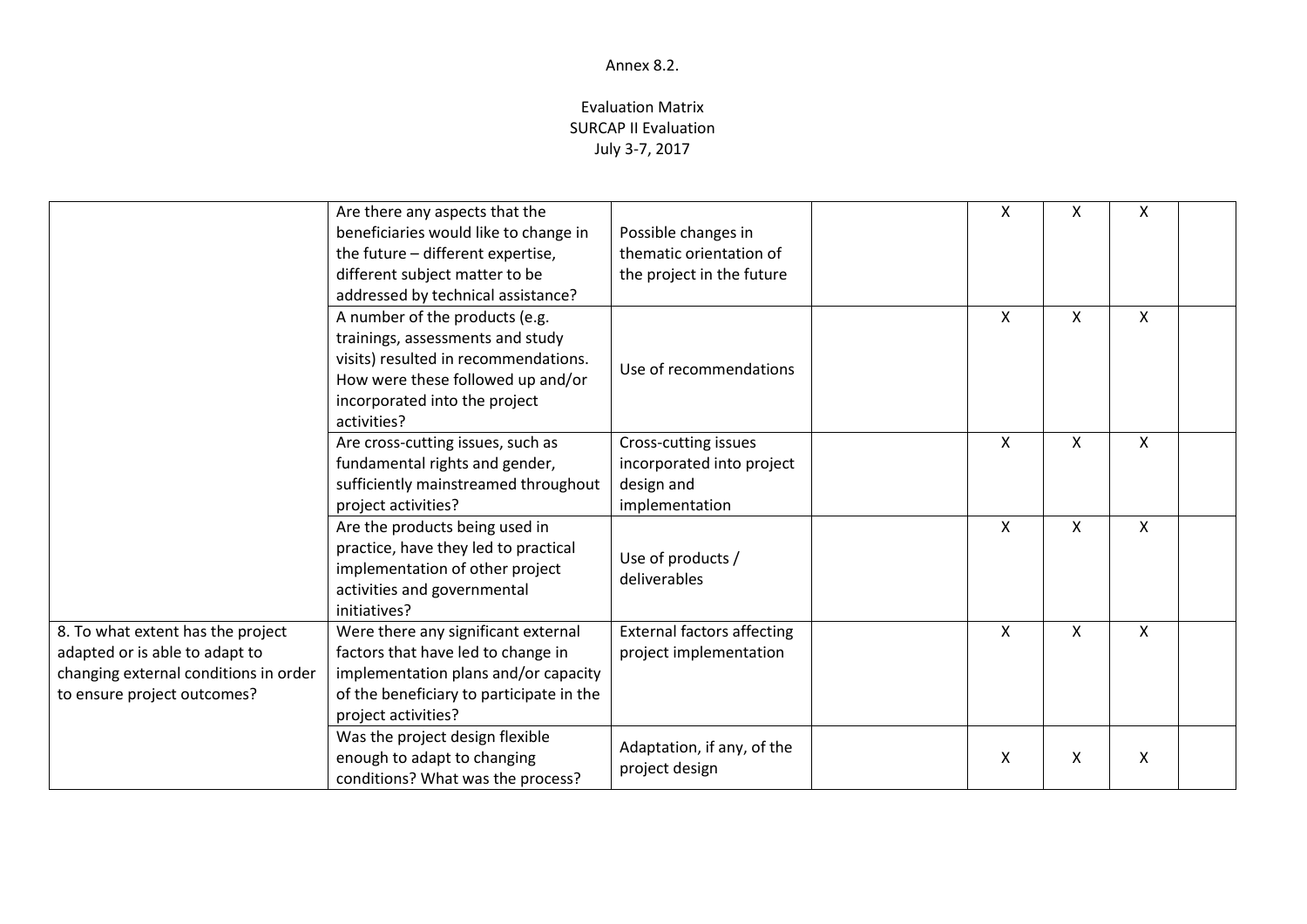|                                                                                                                    | (also see question 2 under                                                                                                                                                                                                    |                                                                                                 |   |   |   |  |
|--------------------------------------------------------------------------------------------------------------------|-------------------------------------------------------------------------------------------------------------------------------------------------------------------------------------------------------------------------------|-------------------------------------------------------------------------------------------------|---|---|---|--|
|                                                                                                                    | <b>RELEVANCE)</b>                                                                                                                                                                                                             | <b>EFFICIENCY</b>                                                                               |   |   |   |  |
|                                                                                                                    |                                                                                                                                                                                                                               |                                                                                                 |   |   |   |  |
| 9. Was the project implemented in<br>the most efficient way compared to<br>alternative means of<br>implementation? | What concrete steps did the project<br>implementation team and/or the<br>beneficiary take to ensure the most<br>efficient means of project<br>implementation? (sharing of<br>resources, timing of activities etc)             | Efficiency of project<br>implementation<br>(resources)                                          | X | X | X |  |
|                                                                                                                    | What worked and what did not work?                                                                                                                                                                                            | Lessons learned in project<br>implementation<br>methodology                                     | X | X | X |  |
|                                                                                                                    | Were any alternative means of<br>implementation explored, e.g. e-<br>learning as opposed to residential<br>learning? Long term international<br>expert support rather than study<br>tours for a limited number of<br>persons? | Use of, if any, of<br>alternative means of<br>implementation<br>(potentially more<br>efficient) | X | X | X |  |
|                                                                                                                    | Have all relevant project activities<br>(trainings, networking visits) been<br>rolled out $-$ i.e. other staff were<br>trained / briefed on the outcomes of<br>the events?                                                    | Roll-out of implemented<br>activities                                                           | X | X | X |  |
| 10. How well are the resources<br>(funds, expertise and time) being<br>converted into results?                     | See question below                                                                                                                                                                                                            |                                                                                                 |   |   |   |  |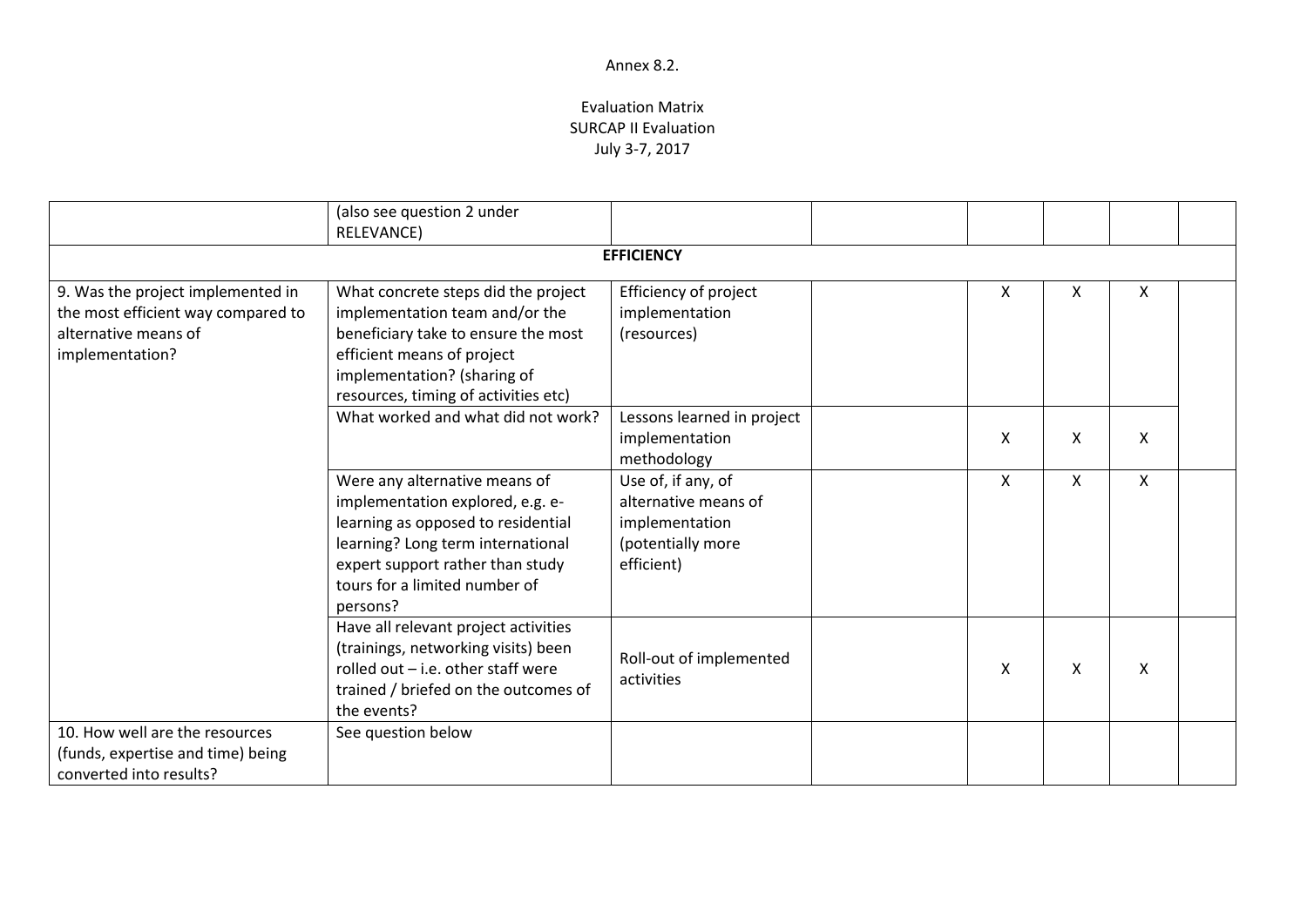| 11. Are the costs proportionate to<br>the results achieved?                                     | Does it appear that the resources<br>spent are appropriate to the results<br>achieved? E.g. could it have taken less<br>time to do assessments, less time to<br>procure equipment (tendering and<br>delivery) Does the project appear to<br>be good value for money? | Value for money                                                                    | Project documents<br>and reports | X | x | Χ  |  |
|-------------------------------------------------------------------------------------------------|----------------------------------------------------------------------------------------------------------------------------------------------------------------------------------------------------------------------------------------------------------------------|------------------------------------------------------------------------------------|----------------------------------|---|---|----|--|
| 12. To what extent are activities<br>implemented as scheduled?                                  | How does the workplan compare to<br>the actual delivery of products /<br>implementation of activities?                                                                                                                                                               | Project documents and<br>reports, handover<br>documents                            | X                                | X | X | X. |  |
|                                                                                                 |                                                                                                                                                                                                                                                                      | <b>IMPACT</b>                                                                      |                                  |   |   |    |  |
| 13. Which positive/negative and<br>intended/unintended effects are                              | Can the interlocutors highlight any<br>positive by-products of the project?<br>For example, increased contacts<br>abroad, replication of project<br>activities elsewhere etc? Intended or<br>unintended?                                                             | Positive by products /<br>impact                                                   |                                  | X | X | X  |  |
| being produced by the project?                                                                  | Can the interlocutors highlight any<br>negative by-products of the project?<br>E.g. increased bureaucracy, increased<br>legal obstacles etc? Intended or<br>unintended?                                                                                              | Negative by product /<br>impact                                                    |                                  | X | x | X. |  |
| 14. Does the impact come from the<br>project activities, from external<br>factors or from both? | Which external factors, if any, have<br>contributed to these positive or<br>negative by products? Which external<br>factors have posed challenges to                                                                                                                 | External factors that have<br>affected the impact the<br>project has on the ground |                                  | X | X | X  |  |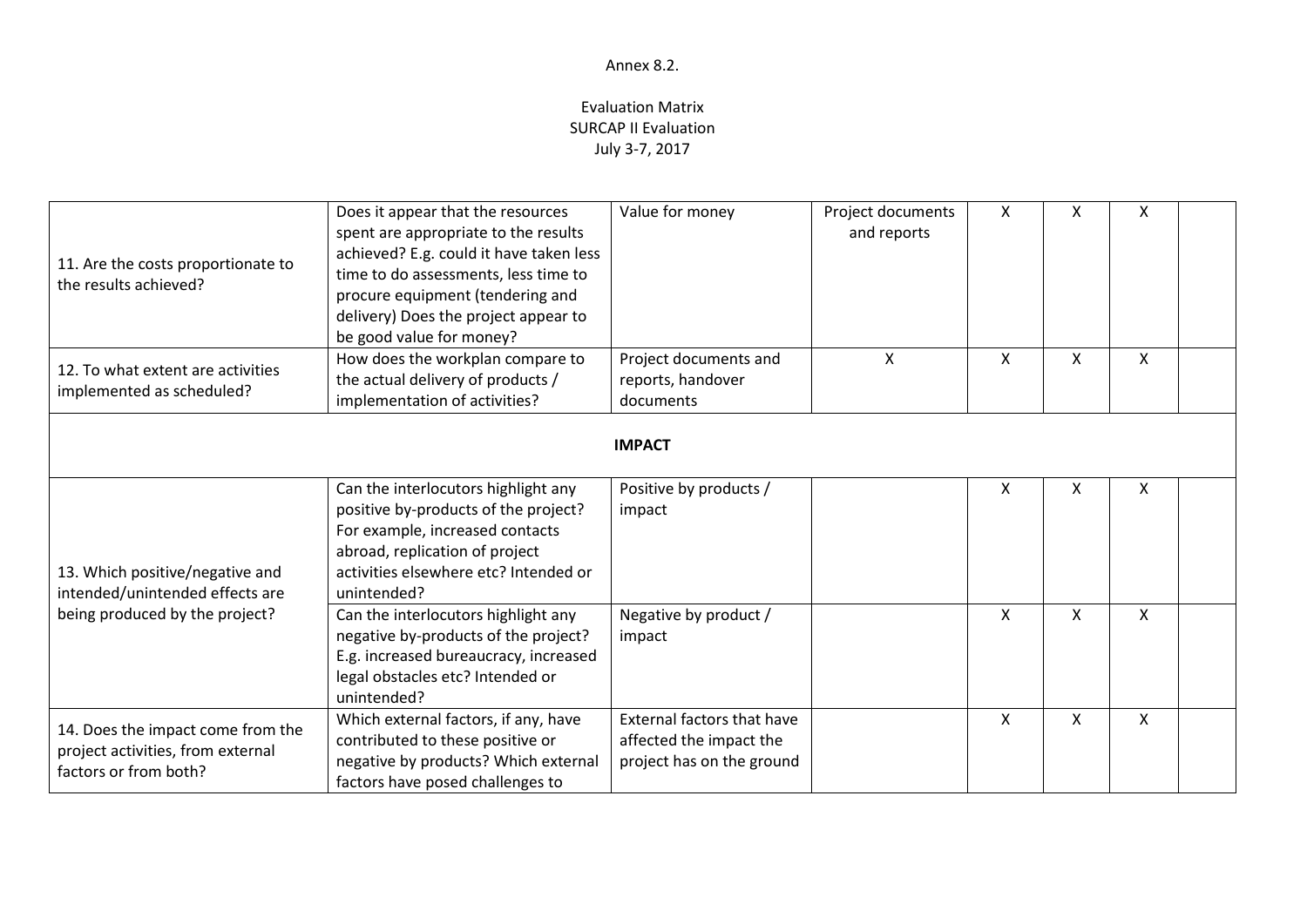|                                                                                                                                                                                         | project implementation and/or to the<br>full rollout of the activities in the<br>field?                                                                                                                                                                                                   |                                                             |                                                                                   |   |   |   |  |
|-----------------------------------------------------------------------------------------------------------------------------------------------------------------------------------------|-------------------------------------------------------------------------------------------------------------------------------------------------------------------------------------------------------------------------------------------------------------------------------------------|-------------------------------------------------------------|-----------------------------------------------------------------------------------|---|---|---|--|
|                                                                                                                                                                                         |                                                                                                                                                                                                                                                                                           | <b>SUSTANINABILITY</b>                                      |                                                                                   |   |   |   |  |
| 15. Will the benefits generated by<br>the project continue once external<br>support ceases?                                                                                             | What steps have been taken to<br>ensure that the equipment can be<br>used and maintained after the project<br>ceases? That the contacts found<br>during the networking visits can be<br>further used? That the trainings can<br>be instituted, e.g. at the national<br>training academy?  | Further use of the<br>equipment procured /<br>skills gained | Project reports                                                                   | X | X | x |  |
| 16. Is the technology used<br>appropriate to local conditions?                                                                                                                          | Is the equipment that has been<br>chosen for this project appropriate to<br>the local absorption capacities,<br>including the type of environment<br>that the equipment is supposed to<br>serve?                                                                                          | Appropriateness of the<br>equipment                         |                                                                                   | X | X |   |  |
| 17. To what extent have beneficiaries<br>and been involved in the<br>planning/implementation process<br>and in decision-making concerning<br>project orientation and<br>implementation? | Have the beneficiaries contributed to<br>the project design, project<br>implementation and decisions<br>regarding actual project<br>implementation? E.g. changes in<br>project activities (type, thematic<br>focus, timing etc) Can you provide<br>specific examples? (See also questions | Contribution of the<br>beneficiaries                        | Project documents<br>and reports,<br><b>Steering Committee</b><br>meeting minutes | X | X | X |  |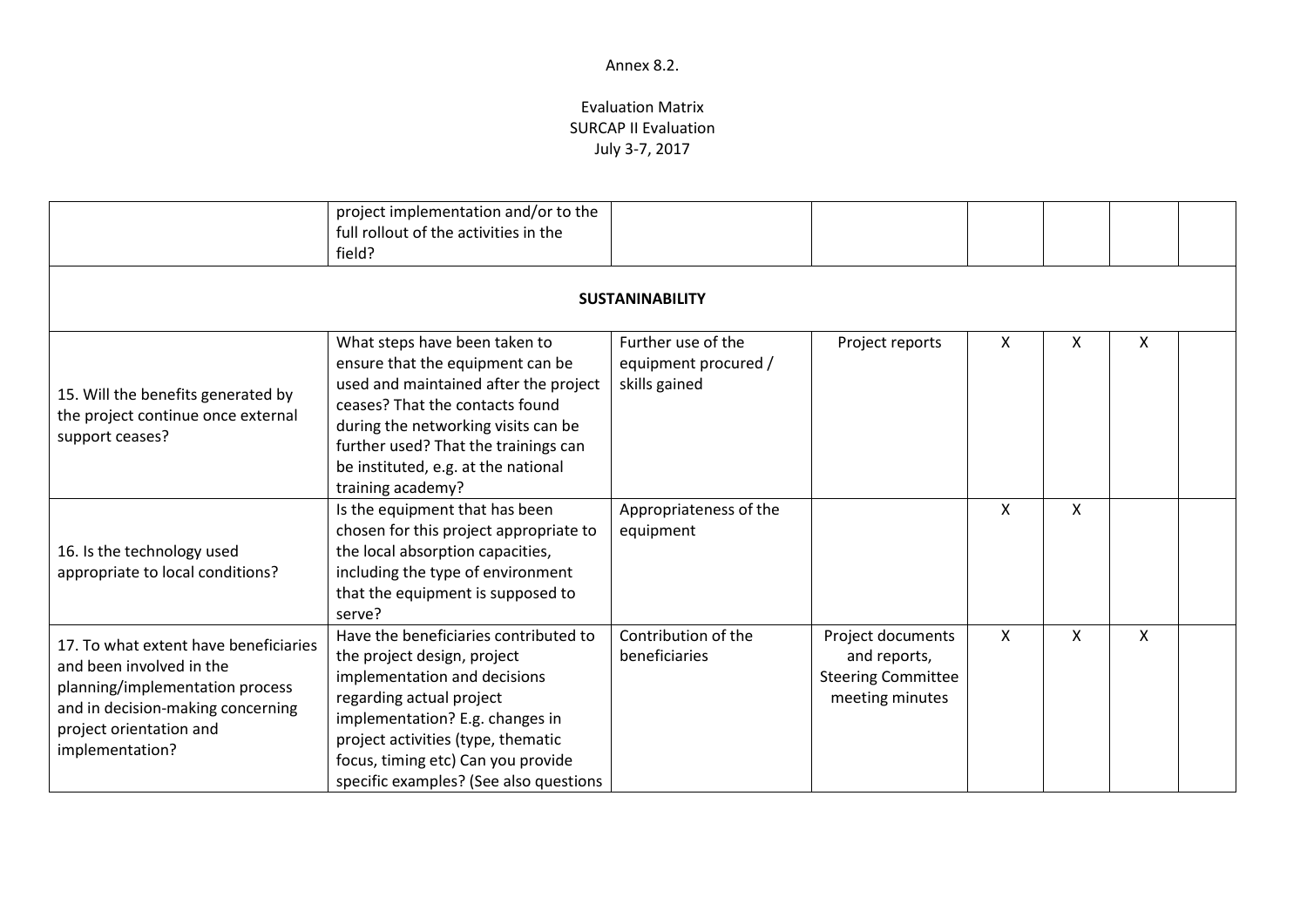|                                                                                                                     | about RELEVANCE and<br>EFFECTIVENESS)                                                                                                                                                                                                                     |                                                                                               |                 |   |   |   |  |
|---------------------------------------------------------------------------------------------------------------------|-----------------------------------------------------------------------------------------------------------------------------------------------------------------------------------------------------------------------------------------------------------|-----------------------------------------------------------------------------------------------|-----------------|---|---|---|--|
| 18. Are project partners adequately<br>capacitated (technically, financially<br>and managerially) for continuing to | What steps have been taken to<br>ensure that the project stakeholders<br>can continue using the project<br>deliveries (Contact Point, training<br>curricula, networking contacts,<br>donated equipment) in their daily<br>work?                           | Further use of equipment<br>and other project<br>deliverables (also see<br>question 15 above) | Project reports | X | x | x |  |
| deliver the project's<br>benefits/services?                                                                         | Is this sufficient foundation for the<br>stakeholders to build up on the<br>project? If yes, how specifically? What<br>other follow up activities can they do<br>themselves, any specific plans? Would<br>they need external / IOM support to<br>do this? | Existence of any plans /<br>actual initiatives building<br>on the project                     |                 | X | X |   |  |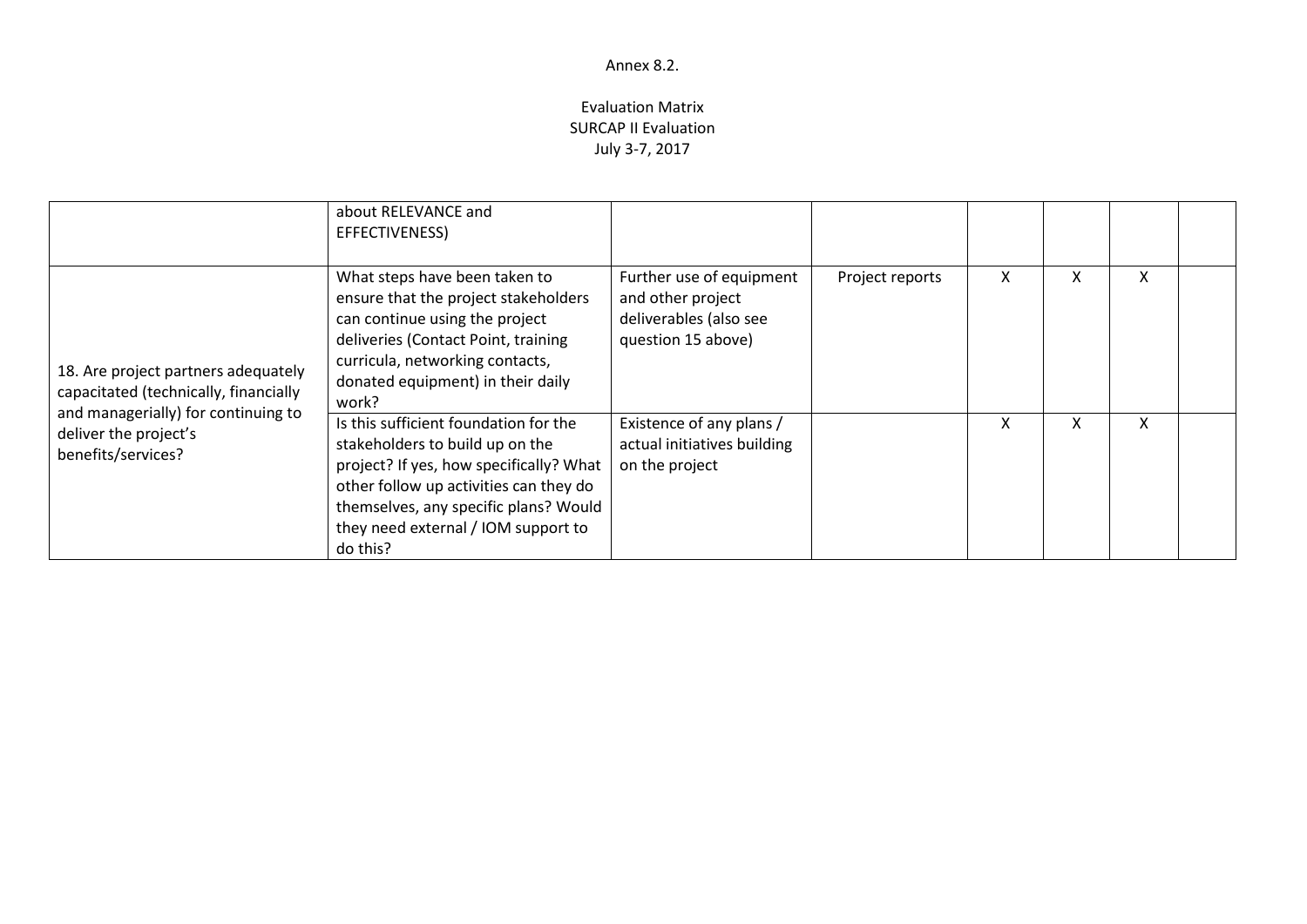

#### **Annex 8.3.**

#### **Interview with governmental counterparts**

- 1) Overall, do you believe that the **project achieved its intended objective and outcomes**? (Relevance)
	- a. *Objective: Contribute to the overall enhance of security levels at the Belarusian-Ukrainian border;*
	- b. *Outcome 1: Services demonstrate greater efficiency and effectiveness in border control;*
- 2) Does the project contribute to the **fulfillment of national strategies**? (Relevance)
- 3) Were the beneficiaries **involved in project design, implementation and decision making?** Please explain how and in which components: Steering Committee, Working Group Meetings, Regional Bilateral Meetings, Equipment procurement and delivery, trainings, networking visits, set-up of the Contact Point (Relevance, Effectiveness, Sustainability)
- 4) Do the beneficiaries feel that the project is **responding directly to their needs**, in the **quality and quantity** desired and expected? (Effectiveness)
- 5) Are the products **being used in practice**, have they led to **practical implementation of other project activities** and governmental initiatives? (Effectiveness)
- 6) Was the **communication and cooperation** between all stakeholders involved (government, IOM, ICMPD) effective and efficient? Anything to change in the future? (effectiveness)
- 7) What concrete steps did the project implementation team and/or the beneficiary take to ensure the most **efficient means of project implementation**? What worked and what did not work? Were any alternative means of implementation explored, e.g. e-learning as opposed to residential learning? Long term international expert support rather than study tours for a limited number of persons? (Effectiveness)
- 8) Have all relevant project activities (trainings, networking visits) been **rolled out** i.e. other staff were trained / briefed on the outcomes of the events? (Effectiveness)
- 9) Does it appear that the resources spent are appropriate to the results achieved? E.g. could it have taken less time to do assessments, less time to procure equipment (tendering and delivery) Does the project appear to be **good value for money**? (Efficiency)
- 10) Is the equipment that has been chosen for this project **appropriate to the local absorption** capacities, including the type of environment that the equipment is supposed to serve? (Sustainability)
- 11) What steps have been taken to ensure that the **equipment can be used and maintained after the project ceases**? That the contacts found during the networking visits can be further used? That the trainings can be instituted, e.g. at the national training academy? (Sustainability)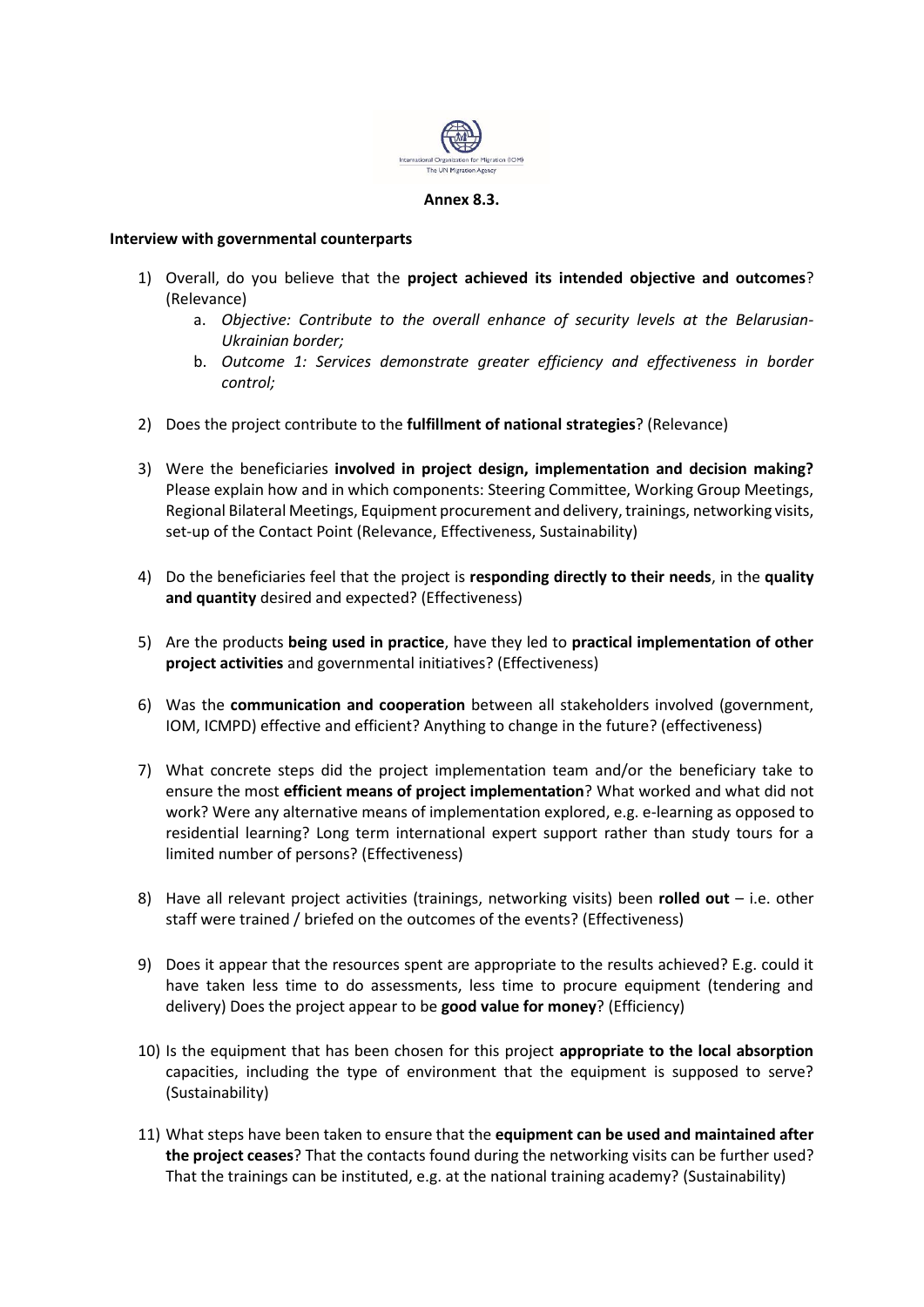- 12) What steps have been taken to ensure that the project stakeholders **can continue using the project deliveries** (Contact Point, training curricula, networking contacts, donated equipment) in their daily work? (Sustainability)
- 13) Have all relevant project activities (trainings, networking visits) **been rolled out** i.e. other staff were trained / briefed on the outcomes of the events? (efficiency)
- 14) A number of the products (e.g. trainings, assessments and study visits) resulted in recommendations. How **were these recommendations followed up** and/or incorporated into the project activities? (Effectiveness)

--------------------------------------------------------------------------------------------------------------------------------------

- 15) Have there been **any adjustments of the project** in light of policy / legislative developments at the national level? Any delays in project implementation because of delays in policy / legislative framework? Any variations between the stated workplan and actual implementation? (Relevance, Efficiency)
- 16) Is there anything in the activities networking visits, trainings, equipment **that they would have liked to change** (different kind of expertise, different kind of equipment etc) and why? (Effectiveness) Are there **any aspects that the beneficiaries would like to change in the future** – different expertise, different subject matter to be addressed by technical assistance? (Effectiveness)
- 17) Were there any activities that **were not implemented or not to the extent as planned**? If yes, why? Were the beneficiaries consulted on the change of plans? (Relevance)
- 18) Have there been any **emerging needs** that were flexibly addressed by the project (or not)? Which ones? (Relevance) Are there **any gaps still pending after the project?** What would be the logical continuation of the activities, e.g. networking with EU Member States, regional trainings, equipment? Any legal / policy level support? (Relevance)
- 19) Were **cross-cutting issues** sufficiently mainstreamed throughout the project implementation? (Relevance) Please give concrete examples and/or suggestions how to improve.
- 20) Do the beneficiaries feel that **other entities should have been involved in the project** implementation (Belarus/Ukraine, EU institutions)? (Effectiveness)
- 21) Can the interlocutors highlight **any positive by-products of the project**? For example, increased contacts abroad, replication of project activities elsewhere etc? Intended or unintended? (Impact)
- 22) Can the interlocutors highlight any **negative by-products of the project?** E.g. increased bureaucracy, increased legal obstacles etc? Intended or unintended? (Impact)
- 23) Were there any **significant external factors that have led to change** in implementation plans and/or capacity of the beneficiary to participate in the project activities? Did the project adapt – if yes, how? (Effectiveness) Which **external factors**, if any, have contributed to these positive or negative by products? Which external factors have posed challenges to project implementation and/or to the full rollout of the activities in the field? (Impact)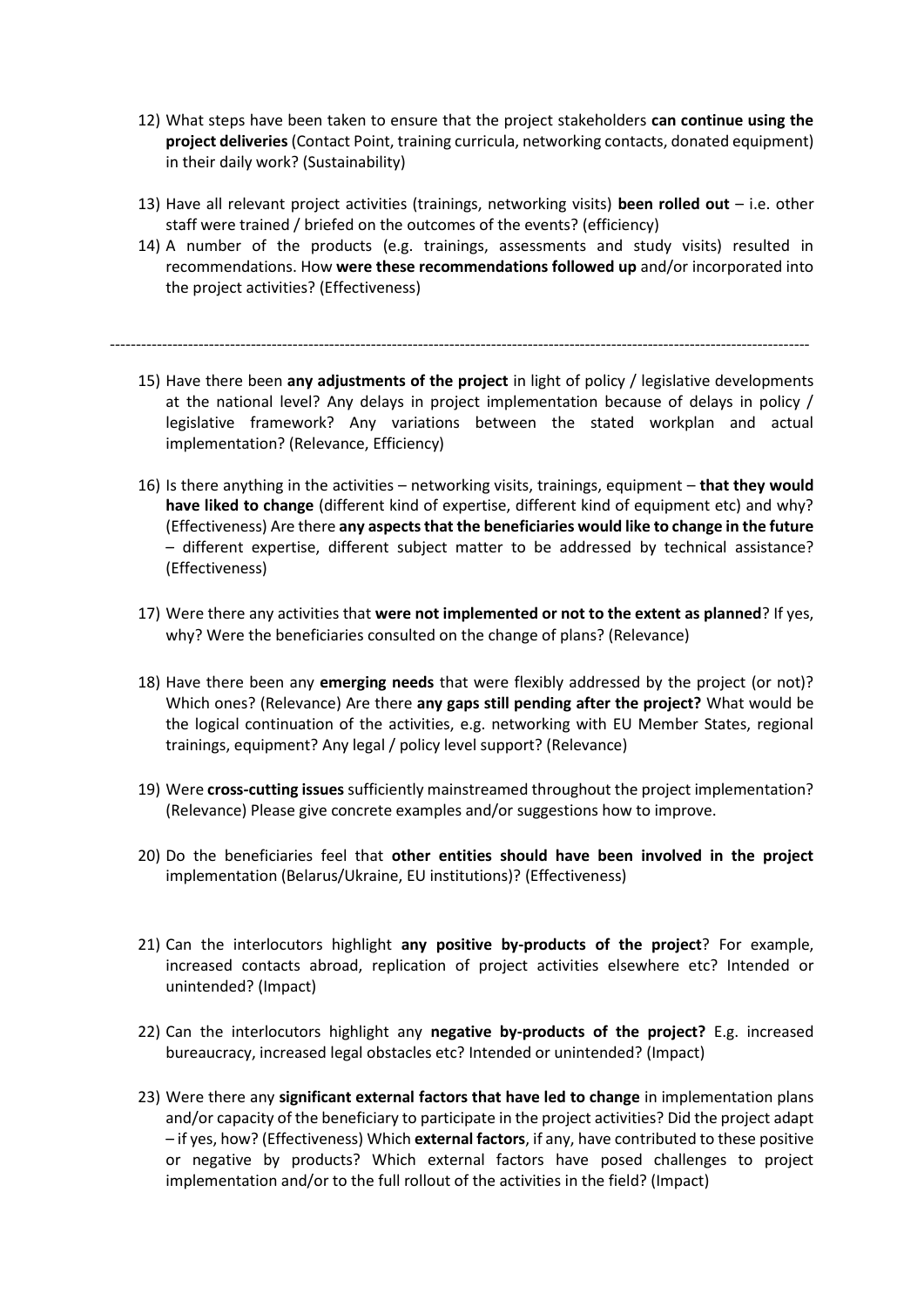

#### **Annex 8.4. List of Documents Reviewed**

- Project Proposal/Description of Action
- Logical framework
- Detailed Budget of the Action
- Modification of the Description of Action
- Proposal of IOM Development Fund (co-funding)
- Interim Narrative Report 23 March 2014 30 September 2016 and its Annexes
	- o Annex 1: Bilateral coordination meetings for BY/UA border guards and Steering committee meetings
	- o Annex 2: Study visits on the IBM topics
	- o Annex 3: Regional trainings
	- o Annex 4: Visit of a delegation of the Belarusian and Ukrainian border guards to the Common Contact Point between Ukraine and Belarus
	- o Annex 5: Organization of a pilot Contact Point at the common Belarus-Ukraine border
	- o Annex 6: Specialized equipment procurement for the Belarusian/Ukrainian border agencies
	- o Annex 7: EU visibility
	- o Annex 8: Interim financial report
- Request letter for a project extension and modification of the Budget and the Description of Action
- ROM Report

#### Legal framework

- Concept of Migration Code of Ukraine
- Protocol between the State Border Committee of Belarus and the Administration of the State Border Service of Ukraine on pilot contact point "Pinsk – Zhytomyr"
- Strategy for the Development of the State Border Guard Service of Ukraine
- Agreement between the Government of the Republic of Belarus and the Cabinet of Ministers of Ukraine on interregional and cross-border cooperation between the Republic of Belarus and Ukraine

#### Other

- Statistical reference on main results of operational activity of the Northern Regional Directorate for January-May 2017
- Summary document of the International Conference Meeting on Integrated Border Management of Common Borders of the EU Member-States and Eastern Partnership Countries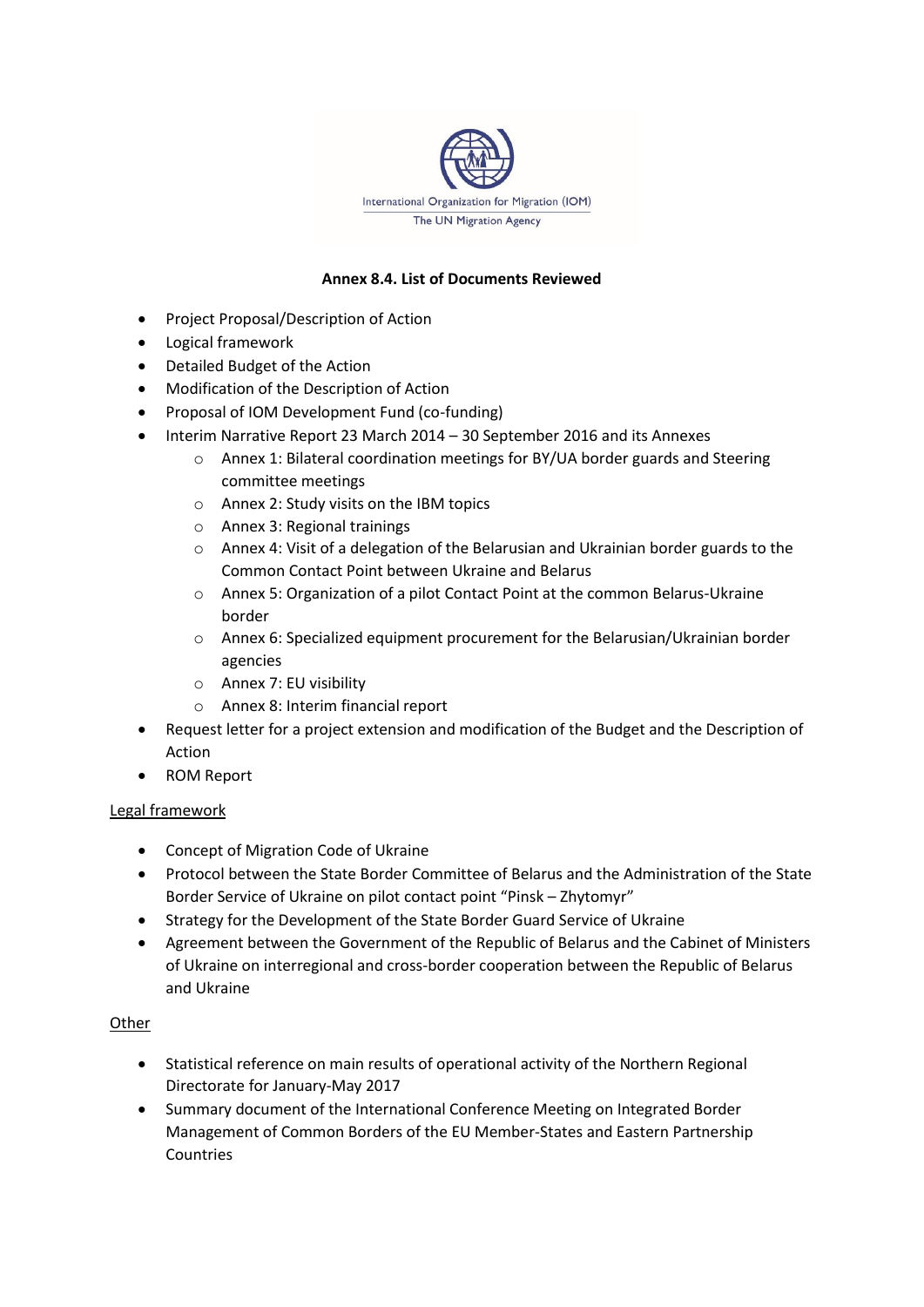#### **Annex 8.5.**

#### **AGENDA**

# **EU FUNDED PROJECT "STRENGTHENING SURVEILLANCE AND BILATERAL COORDINATION CAPACITY ALONG THE COMMON BORDER BETWEEN BELARUS AND UKRAINE" SURCAP PHASE II**

# **IMPLEMENTED BY THE INTERNATIONAL ORGANIZATION FOR MIGRATION**

July 3, 2017

#### **Travel itinerary:**

VIENNA – KIEV – ZHYTOMYR – Ukraine(UA)/Belarus(RB) border crossing – PINSK – GOMEL – MINSK – VIENNA

**Timeframe of the assignment:** TBC with IOM Regional office (RO) Vienna, State Border Guard Service of Ukraine (SBGSU), State Border Committee of the Republic of Belarus (SBCRB), European Union Delegation (EUD) UA, EUD RB, IOM Kiev, IOM Minsk

#### **Participants of the evaluation exercise:**

**In Ukraine:** Evaluation Expert (RO Vienna), IOM Kiev project implementation team representative(s), EUD UA representative(s), SBGSU representative(s).

**In Belarus:** Evaluation Expert (RO Vienna), IOM Minsk project implementation team representative(s), EUD RB representative(s), SBCRB representative(s).

#### **Draft itinerary for site visits and meetings:**

#### **Day 0 (July 2 2017) – Vienna, Kiev**

| <u>Time</u>     | Organization              | Location/comments                |
|-----------------|---------------------------|----------------------------------|
| Flight from     | Transfer to hotel`        | Either Taxi or IOM Kiev arranged |
| Vienna          |                           | (TBC)                            |
| $14:00 - 14:30$ | Transfer: Airport - Hotel | Either Taxi or IOM Kiev arranged |
|                 |                           | (TBC)                            |

#### **Day 1 (July 3 2017) – Vienna, Kiev**

| <b>Time</b>   | Organization         | Location/comments                |
|---------------|----------------------|----------------------------------|
| $8:30 - 9:00$ | Transfer to IOM Kiev | Either Taxi or IOM Kiev arranged |
|               |                      | (TBC)                            |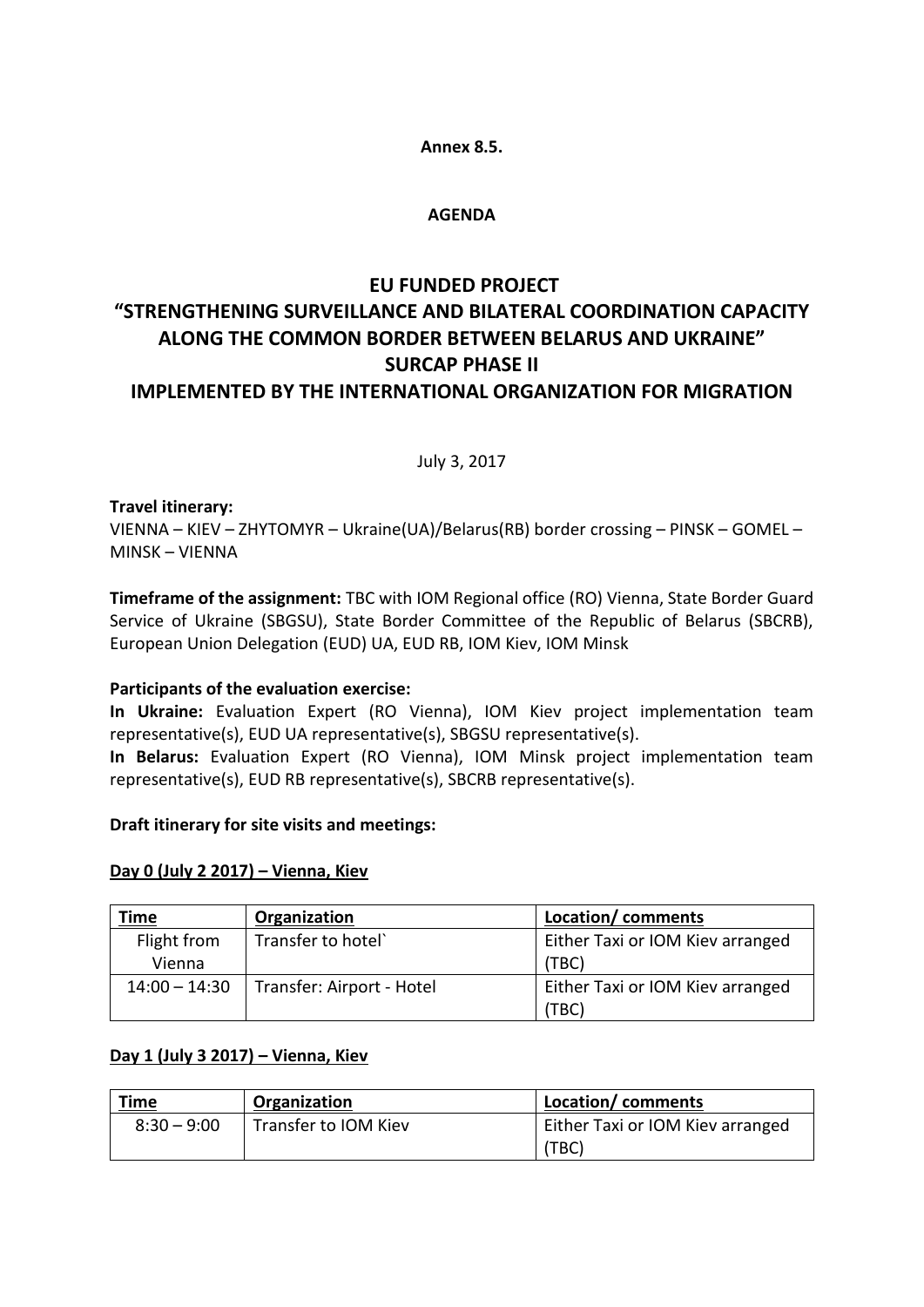| $9:00 - 10:30$  | <b>Meeting at IOM Kiev office</b> | Location: IOM Kiev              |
|-----------------|-----------------------------------|---------------------------------|
|                 | (participants: CoM, Project       |                                 |
|                 | coordinator, Project Assistant)   |                                 |
| $10:30 - 11:00$ | Transfer: IOM Kiev - SBGSU HQ     | Arranged by IOM Kiev            |
| $11:00 - 13:00$ | <b>Meeting at SBGSU HQ</b>        | Location: SBGSU HQ, Kiev        |
|                 | (participants: TBC)               |                                 |
| $12:30 - 14:00$ | Lunch                             |                                 |
| $16:00 - 18:00$ | Transfer: IOM Kiev - Zhytomyr     | Arranged by Either IOM or SBGSU |
|                 | SBGSU regional HQ                 | TBC)                            |

# **Day 2 (July 4 2017) – Kiev, Zhytomyr, crossing UA/RB border, Pinsk**

| <u>Time</u>    | <b>Itinerary/Counterparts</b>             | Location/comments         |
|----------------|-------------------------------------------|---------------------------|
| $8:30 - 9:00$  | Transfer: Hotel - Zhytomyr SBGSU regional | Arranged by Either IOM or |
|                | HQ                                        | SBGSU (TBC)               |
| $9:00 - 10:00$ | <b>Meeting at Zhytomyr SBGSU regional</b> | Location: Zhytomyr SBGSU  |
|                | <b>HQ. Demonstration of Zhytomyr</b>      | regional HQ               |
|                | <b>Contact Point operation and</b>        |                           |
|                | equipment (participants TBC)              |                           |
| $10:00 -$      | Transfer: Zhytomyr SBGSU regional HQ      | Arranged by Either IOM or |
| 13:00          | - frontier Border detachment at UA/RB     | SBGSU (TBC)               |
|                | Border. (location: TBC) (participants:    |                           |
|                | TBC)                                      |                           |
| $14:00 -$      | Lunch                                     |                           |
| 15:00          |                                           |                           |
| $15:00 -$      | <b>Meeting at frontier border</b>         | Location frontier border  |
| 16:00          | detachment. Demonstration of              | detachment (TBC)          |
|                | equipment (please, add types of           |                           |
|                | equipment). (participants: TBC).          |                           |
|                | Demonstration of equipment.               |                           |
| $16:00 -$      | Transfer 1 (Evaluation expert): frontier  | Arranged by SBGSU (TBC)   |
| 16:30          | border detachment (TBC) - UA/RB           |                           |
|                | border crossing point (BCP) Gorodishe     |                           |
|                | - Verkhniy Terebezhov UA-RB border        |                           |
|                | UA and RB delegation meet at the          |                           |
|                | border -                                  |                           |
|                | https://goo.gl/maps/7LotVA6c4iE2          |                           |
|                | . Expert crosses the border (Belarusian   |                           |
|                | visa and medical insurance required)      |                           |
| $16:30 -$      | <b>Transfer 1 continued (Evaluation</b>   | Arranged by Either IOM or |
| 21:00          | Expert): UA/RB BCP - Hotel in Pinsk       | SBGSU (TBC)               |
|                |                                           |                           |
| $16:00 -$      | Transfer 2: frontier border detachment    | Arranged by Either IOM or |
| 21:00          | (TBC) - IOM Kiev office                   | SBGSU (TBC)               |
|                |                                           |                           |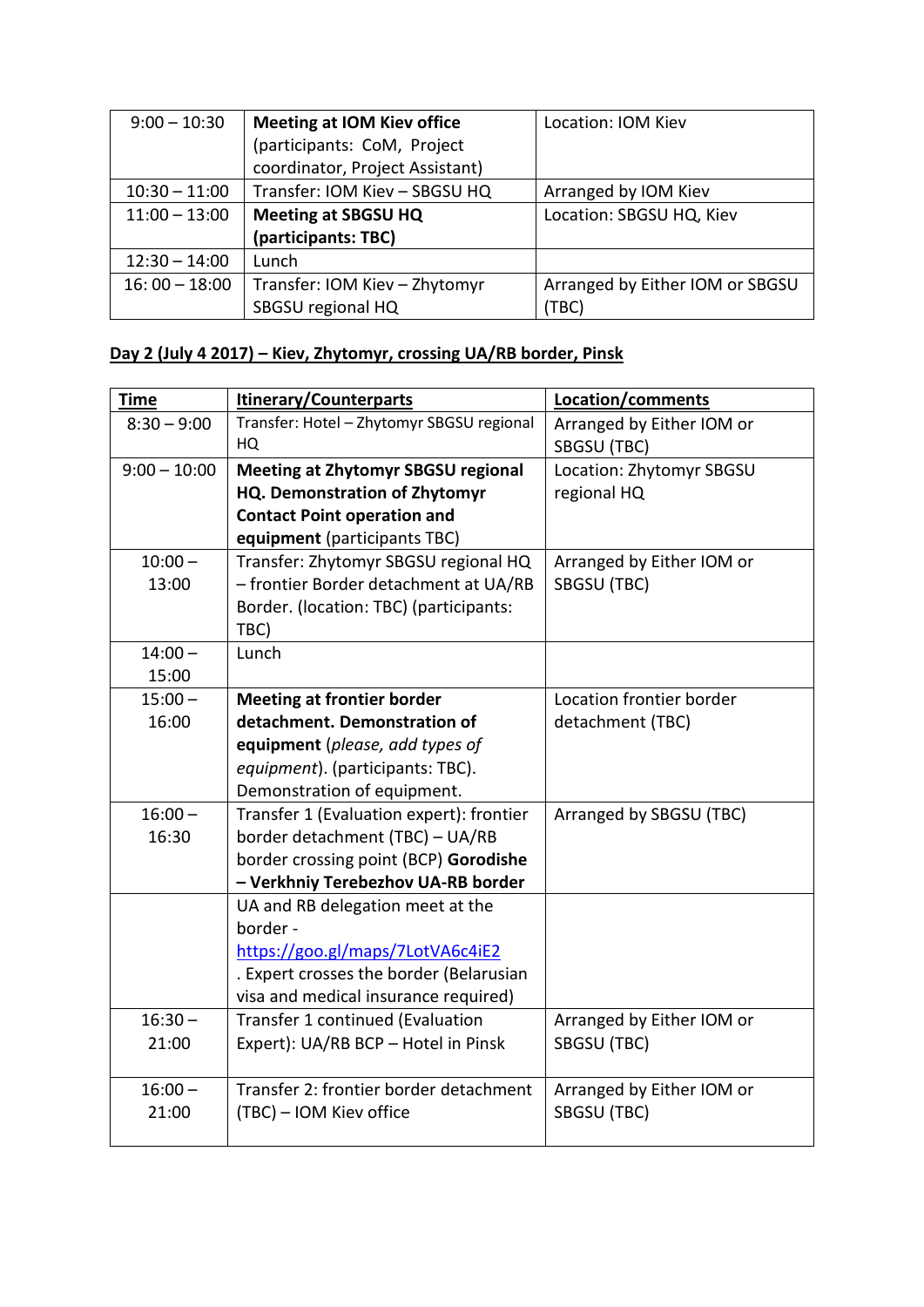### **Day 3 (July 5 2017) – Pinsk, Gomel**

| Time            | <b>Itinerary/Counterparts</b>             | Location/comments                 |
|-----------------|-------------------------------------------|-----------------------------------|
| $8:45 - 9:00$   | Transfer: Hotel – Pinsk SBCRB             | Arranged by Either IOM or SBCRB   |
|                 | regional HQ                               | (TBC)                             |
| $9:00 - 10:30$  | <b>Meeting at Pinsk SBCRB regional</b>    | Location: Pinsk SBCRB regional HQ |
|                 | <b>HQ. Demonstration of Pinsk Contact</b> |                                   |
|                 | Point operation and equipment             |                                   |
|                 | (communication, IT, office                |                                   |
|                 | equipment, etc.).                         |                                   |
| $10:30 - 12:30$ | Transfer: Pinsk SBCRB regional HQ -       | Arranged by Either IOM or SBCRB   |
|                 | frontier Border detachment at             | (TBC)                             |
|                 | RB/UA Border (location: TBC)              |                                   |
| $12:30 - 14:00$ | <b>Meeting at SBCRB frontier border</b>   | Location frontier border          |
|                 | detachment Rechitsa at RB/UA              | detachment (TBC)                  |
|                 | border. Demonstration of                  |                                   |
|                 | equipment (Swamp vehicle, all-            |                                   |
|                 | terrain vehicles, antenna mast,           |                                   |
|                 | communication equipment and               |                                   |
|                 | portable radios, autonomous sensor        |                                   |
|                 | systems, etc.).                           |                                   |
| $14:00 - 15:00$ | Lunch                                     |                                   |
| $15:00 - 18:00$ | Transfer: SBCRB frontier border           | Arranged by Either IOM or SBGSU   |
|                 | detachment at RB/UA border - Hotel        | (TBC)                             |
|                 | in Gomel                                  |                                   |

# **Day 4 (July 6 2017) – Gomel, Minsk**

| <b>Time</b>     | <b>Itinerary/Counterparts</b>           | Location/comments               |
|-----------------|-----------------------------------------|---------------------------------|
| $8:00 - 9:30$   | Transfer: Hotel - SBCRB frontier        | Arranged by Either IOM or SBCRB |
|                 | border detachment at RB/UA green        | (TBC)                           |
|                 | border (TBC).                           |                                 |
| $9:30 - 11:00$  | <b>Meetings at SBCRB temporary and</b>  | Location frontier border        |
|                 | stationary frontier border              | detachment (TBC)                |
|                 | detachments Kravtsovka at RB/UA         |                                 |
|                 | green border. Demonstration of          |                                 |
|                 | equipment (Quadrocycles,                |                                 |
|                 | motorcycles, flashlights,               |                                 |
|                 | communication equipment, etc.)          |                                 |
| $11:00 - 13:00$ | Transfer: SBCRB frontier border         | Arranged by Either IOM or SBCRB |
|                 | detachment at RB/UA green border -      | (TBC)                           |
|                 | Frontier border detachment at           |                                 |
|                 | RB/UA blue border.                      |                                 |
| $13:00 - 14:00$ | Lunch                                   |                                 |
| $14:00 - 15:30$ | <b>Meeting at SBCRB frontier border</b> | Location frontier border        |
|                 | detachment Loyev at RB/UA blue          | detachment (TBC)                |
|                 | border. Demonstration of                |                                 |
|                 | equipment (Patrol boats, rigid          |                                 |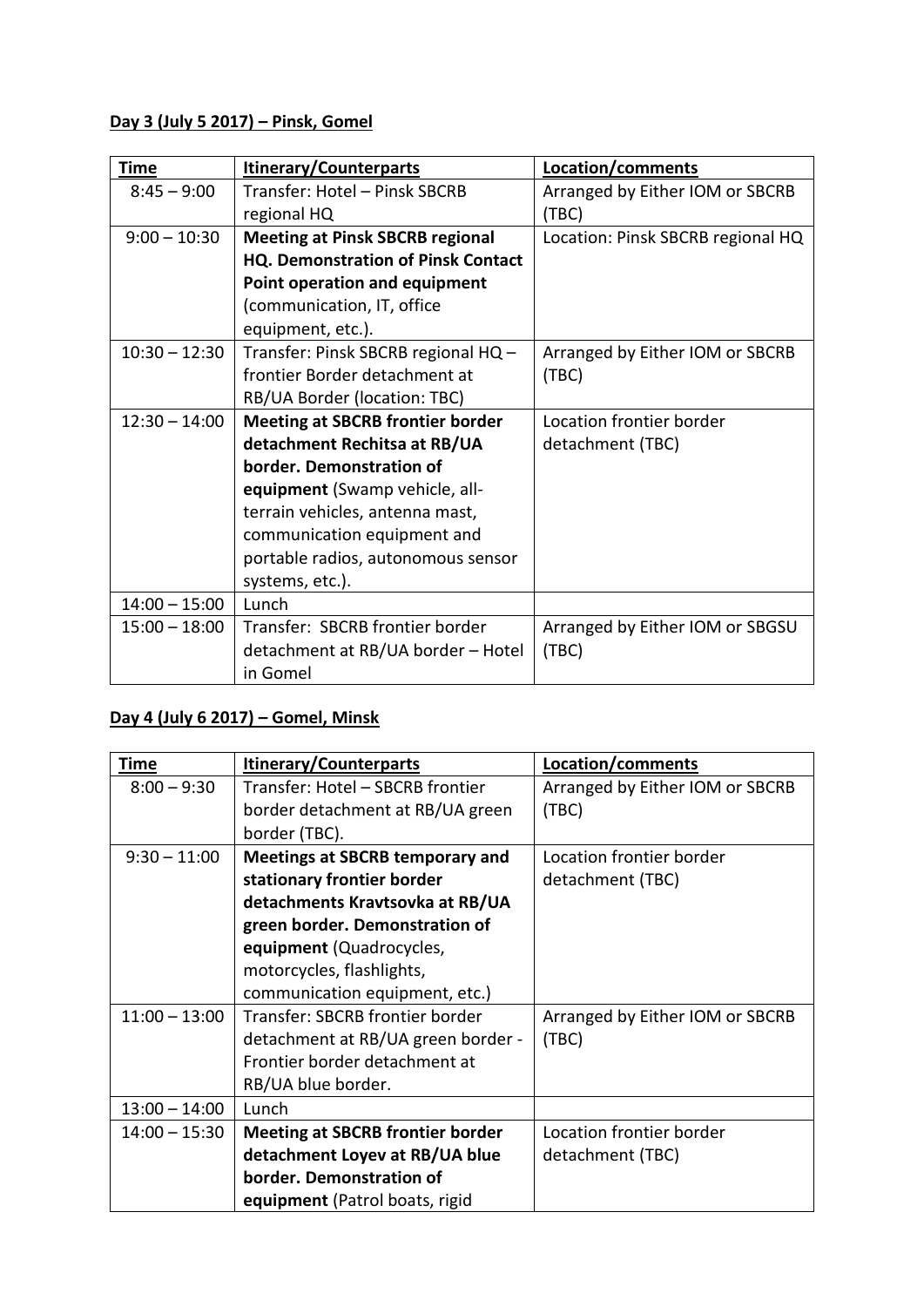| inflatable boats, etc.). (participants:         |                                 |
|-------------------------------------------------|---------------------------------|
| TBC)                                            |                                 |
| 15:30 - 19:30   Transfer: SBCRB frontier border | Arranged by Either IOM or SBCRB |
| detachment at RB/UA blue border -               | l (TBC)                         |
| <b>IOM Minsk</b>                                |                                 |

### **Day 5 (July 7 2017) – Minsk, Vienna**

| <b>Time</b>              | <b>Itinerary/Counterparts</b>                                                     | Location/comments      |
|--------------------------|-----------------------------------------------------------------------------------|------------------------|
| $8:45 - 9:00$            | Transfer: Hotel - SBCRB HQ.                                                       | Arranged by IOM        |
| $9:00 - 10:00$           | <b>Meeting at SBCRB HQ (participants:</b><br>TBC)                                 | Location: SBCRB, Minsk |
| $10:00 - 10:15$          | Transfer: SBCRB HQ - IOM Minsk                                                    | Arranged by IOM        |
| $10:15 - 12:00$          | <b>Meeting at IOM Minsk office</b><br>(participants: CoM, Project<br>coordinator) | Location IOM Minsk     |
| $12:00 - 13:00$          | Lunch                                                                             |                        |
| $14:00 - 15:00$          | Transfer: IOM Minsk office - Airport                                              | Arranged by IOM        |
| Noon flight to<br>Vienna |                                                                                   |                        |